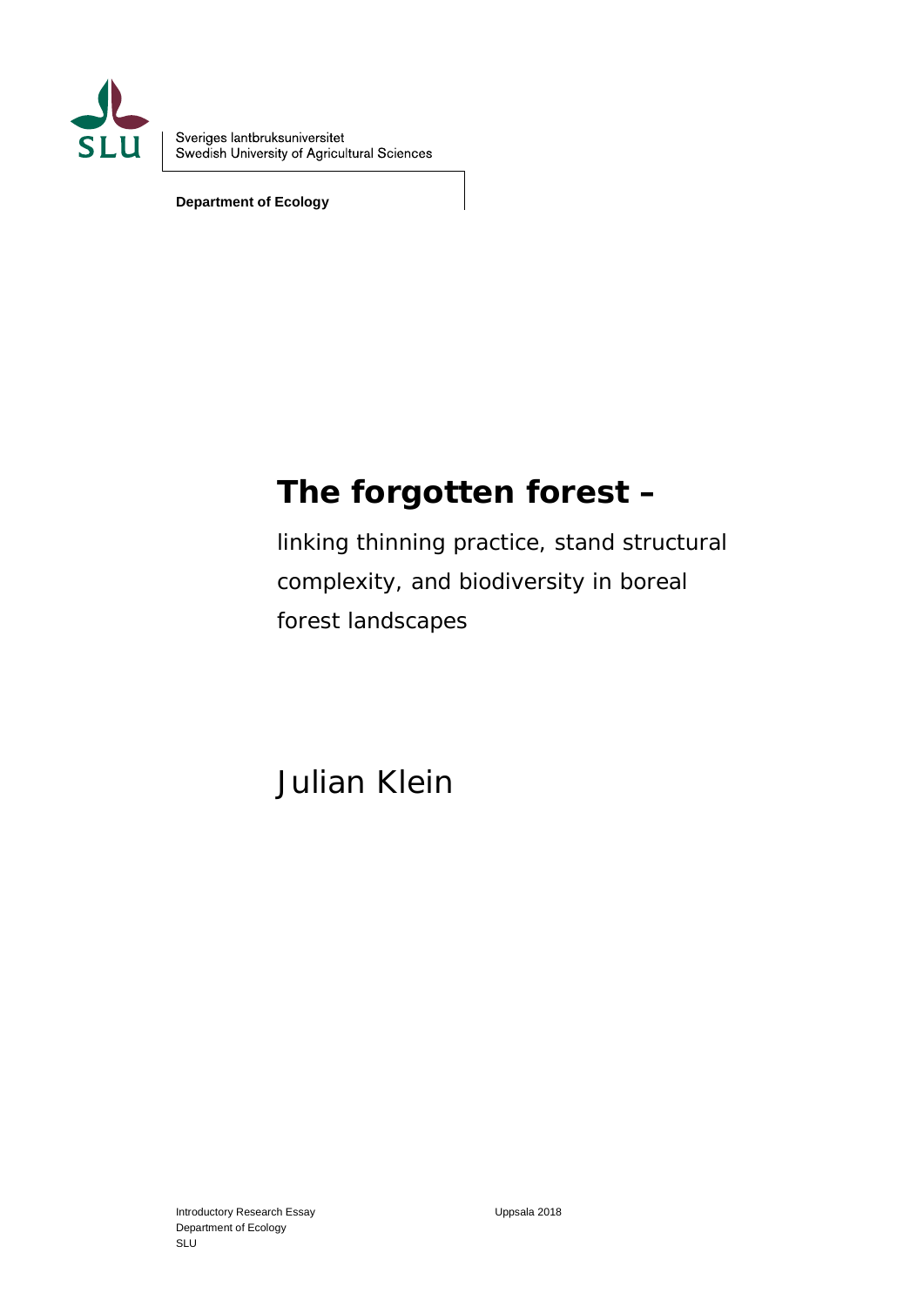The forgotten forest – linking thinning practice, stand structural complexity and biodiversity in boreal forest landscapes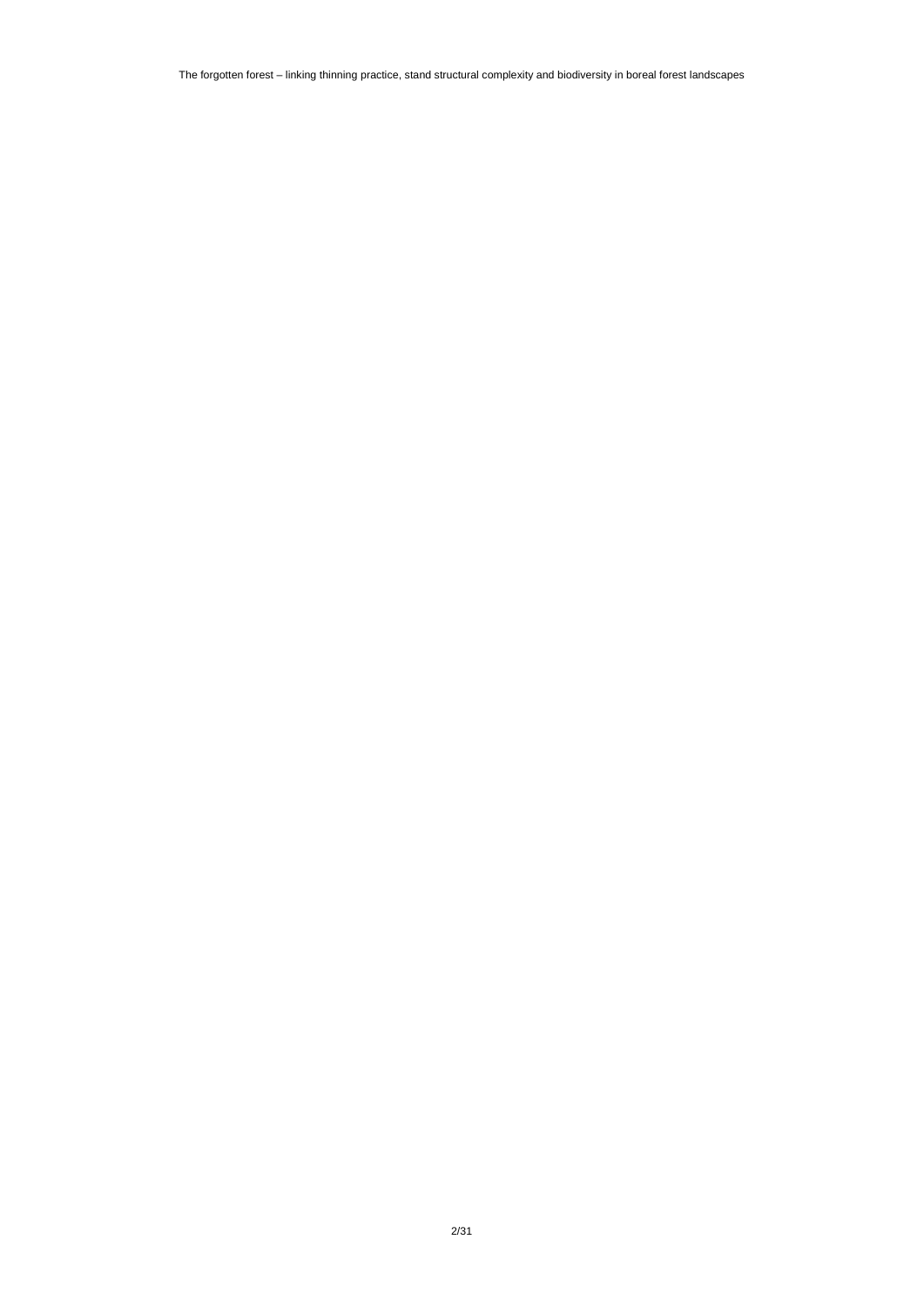## **Table of Contents**

| Abstract                                                           | 4  |
|--------------------------------------------------------------------|----|
| Introduction                                                       | 5  |
| Structural complexity affects biodiversity                         | 7  |
| Structural complexity and biodiversity at the landscape level      | 9  |
| Structural complexity and biodiversity at the stand level          | 10 |
| Thinning affects structural complexity                             | 15 |
| Characterising and quantifying structural<br>complexity with LiDAR | 18 |
| Prelude – Questions in mind                                        | 20 |
| Literature                                                         | 22 |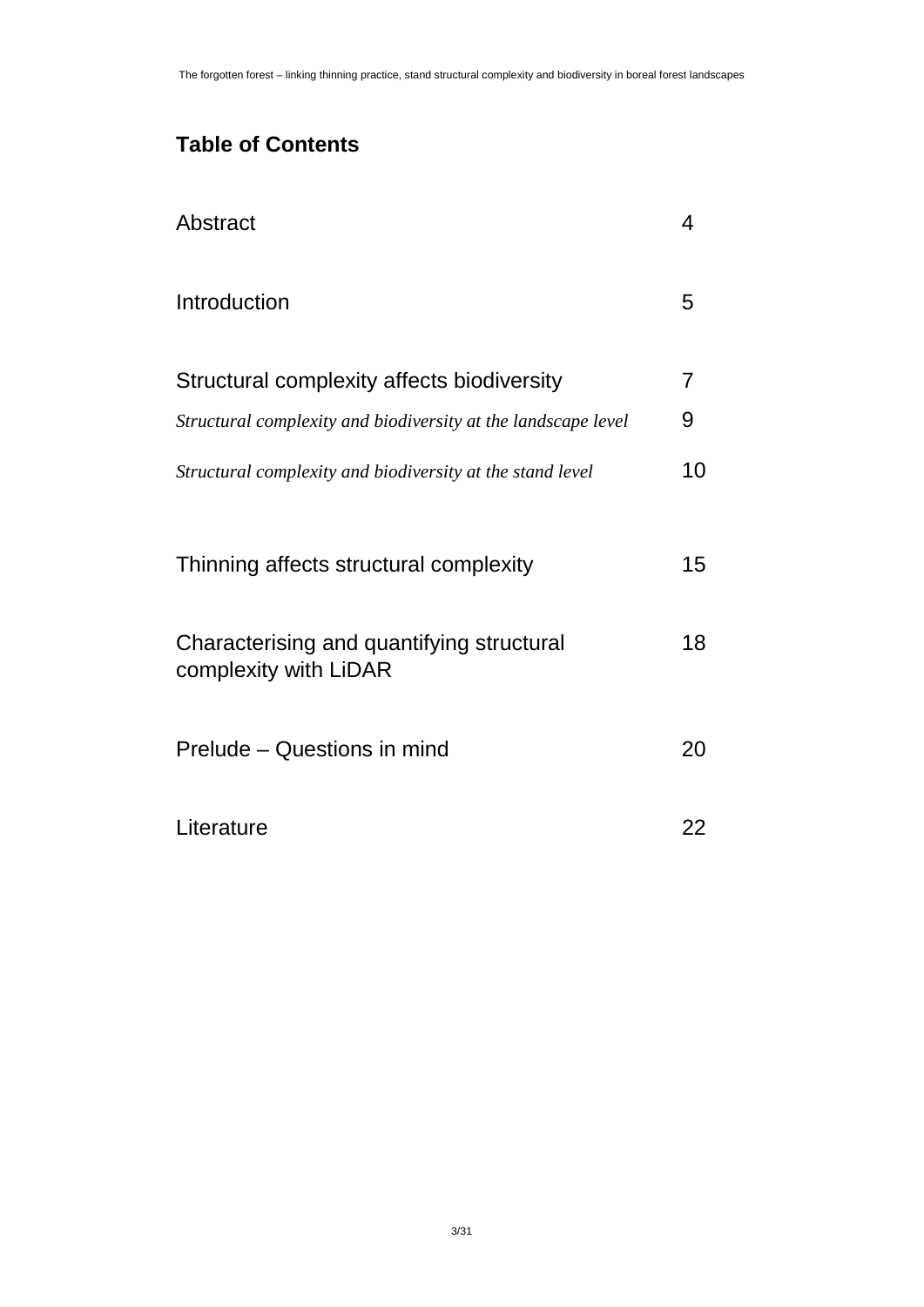#### **Abstract**

One of the world's largest biomes, the boreal forest is the home of a great variety of life at same time as it is an important natural resource to the human society. While old growth forests, the host of high diversity, are still present in large parts of the boreal forests of North America and Russia, Fennoscandia has known a history of much more intensive forestry. These forests can now be regarded a laboratory for future forest management in Russia and North America. Research on the effects of fennoscandian forestry on biodiversity has focused mainly on the final harvest stage, clear cutting. Intermediate interventions such as forest thinning have not been in focus. Putting focus on forest thinning means investigating how the amount and dispersion of different structural elements in the boreal forest alone and interactively contribute to niche diversity. The role of deciduous trees, coniferous trees, dead wood and the bush layer for biodiversity are here discussed in the light of basic ecological mechanisms such as habitat heterogeneity and amount. Depending on the surrounding environment, pre – thinning condition, nature of the intervention and the organism group regarded, forest thinning can thus both promote and diminish diversity. Previous research on the effects of thinning on individual species and organism groups are discussed. One problem arising in this research is the characterization and quantification of the forest structural elements subject to thinning at a larger spatial scale. Here remote sensing techniques such as airborne laser scanning (ALS) is a promising tool. In fact it has shown reliable when applied to habitat suitability models. This essay further discusses how economic interests limit the structural complexity in managed boreal forests, how the identification of threshold habitat amounts are crucial here and how ALS can contribute to biodiversity retaining forest management planning.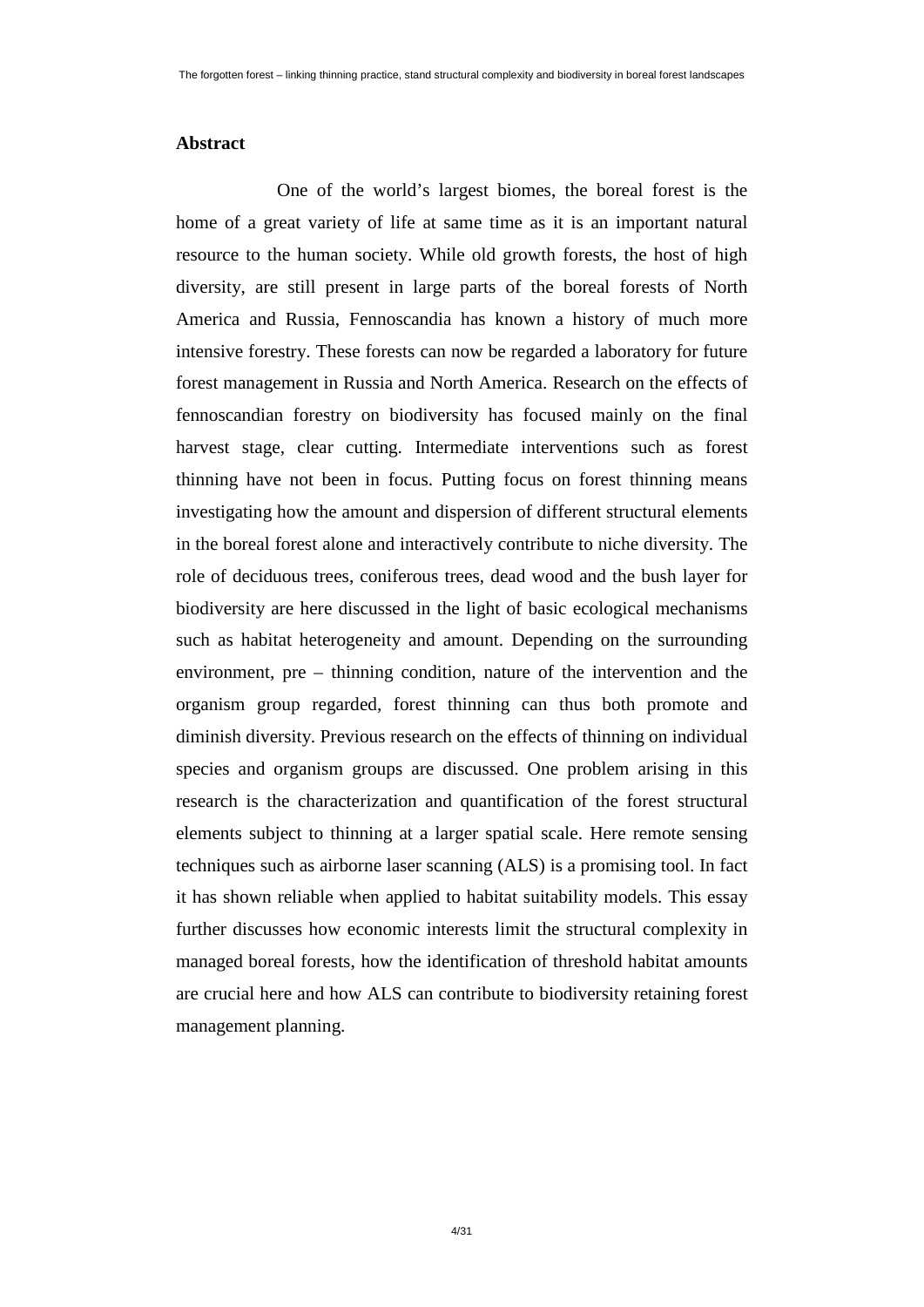#### **Introduction**

The boreal forest is one of earth's largest biomes. It is estimated to be home for approximately 100 000 species of which only 20 300 are currently known to us (Ruckstuhl et al. 2008; Burton et al. 2010). Covering 11% of the landmass on earth it stores 60% of the global forest carbon stock (Kasischke 2000; Burton et al. 2010). The non – commercial ecosystem services provided across the boreal region have been estimated to be at USD 90 billion per year for the Canadian part alone (Burton et al. 2010). But the trees encompassing the boreal forest are also of great commercial value as they are the origin of 17% of all harvested round woods worldwide (Burton et al. 2010). All of the holding countries have signed both the United Nations convention on biological diversity as well as the Paris climate agreement and have thus committed to keeping commercial and non – commercial ecosystem services in balance (United Nations 1992, 2015). When it comes to biodiversity in boreal forests, oldgrowth stands are its most important host. These forests, characterised by large diameter trees and lots of dead wood, still exist in large parts of North America and Russia (Pan et al. 2011; Gauthier et al. 2015). Not so in Fennoscandia. This region has known a history of very intensive silviculture and as a result up to 90% of old growth forests have been removed (Östlund et al. 1997; Burton et al. 2010). Especially since the incorporation of large scale clear - cutting and replanting regimes in the 1950ies, the red list of boreal forest associated species has grown to 2260 in Sweden (2015) and 1200 in both Norway (2006) and Finland (2000; Rassi et al. 2000; Kålås et al. 2006; Sandström et al. 2015). As the need for cellulose and biofuels increases worldwide the boreal forest as a whole may face a similar destiny (Groisman and Gutman 2013; Gauthier et al. 2015). In order to prevent the red list from growing under this development research on biodiversity retaining forestry regimes has been called for (Ruckstuhl et al. 2008; Gustafsson et al. 2010).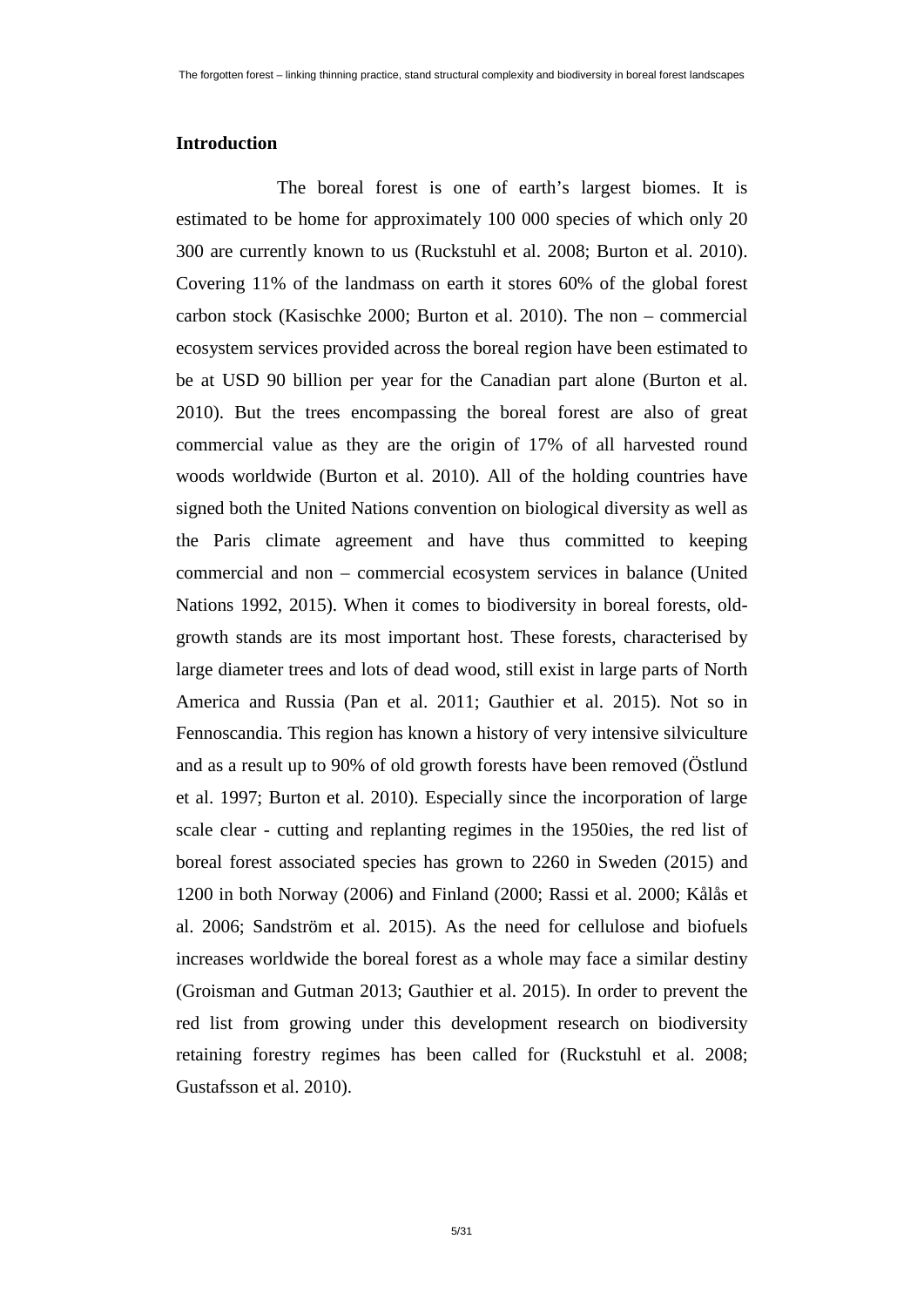In the boreal forest, even - aged silviculture with cycles of  $80 - 100$  years is dominant. Forest stands are clear-felled on areas of 1 – 100ha (The average in Sweden is 4.5ha; Skogsstyrelsen 2014). Reforestation is achieved by either retaining seed trees or by replanting. As this forest regrows, it is subject to one pre – and one to two commercial thinning stages before it reaches harvestable age. Pre – commercial thinning is the cleaning of undesired and damaged trees and occurs  $10 - 20$  years after the cutting. Commercial – thinning occurs  $40 - 60$  years after cutting and aims at reducing resource competition for the trees ultimately targeted by the forest owner. Also small trees of the forest understory are routinely removed during this process in order to facilitate machine handling. This results in a forest of even aged stands, often of the same species (Smith et al. 1997; Hedwall et al. 2013; Holm 2015). Most research in the field of biodiversity retaining forestry has focused on clear cutting, the final harvest stage. The effect on biodiversity of different levels of green and dead tree retention as well as of the area harvested have been popular topics here (Gustafsson et al. 2010). Less focus has been put on the intermediate stages of even aged forest management, i.e. thinning (but see Patriquin and Barclay 2003; Widenfalk and Weslien 2009; Griesser and Lagerberg 2012; Eggers and Low 2014). This is surprising as both the quantity and quality of the remaining forest habitat in the surrounding landscape is of crucial importance for long-term species conservation. Here, protected areas and voluntary set asides act as important source habitats (Ericsson et al. 2005; Berglund and Jonsson 2008). But whether their areal extent, dispersion and structural complexity in managed boreal forest landscapes is sufficient for playing this role is up for debate (Angelstam and Andersson 2001; Aune et al. 2005; Angelstam et al. 2013).

In fact the majority (In Sweden: 61.2% of the unprotected productive forestland; Skogsstyrelsen 2014) of stands in the managed boreal forest matrix are neither clear cuts nor protected areas but young forests  $(< 60$ years) that are subject to extensive and repeated thinning routines (Bergeron et al. 2006; Koehl and Rametsteiner 2007; Gauthier et al. 2015). The impact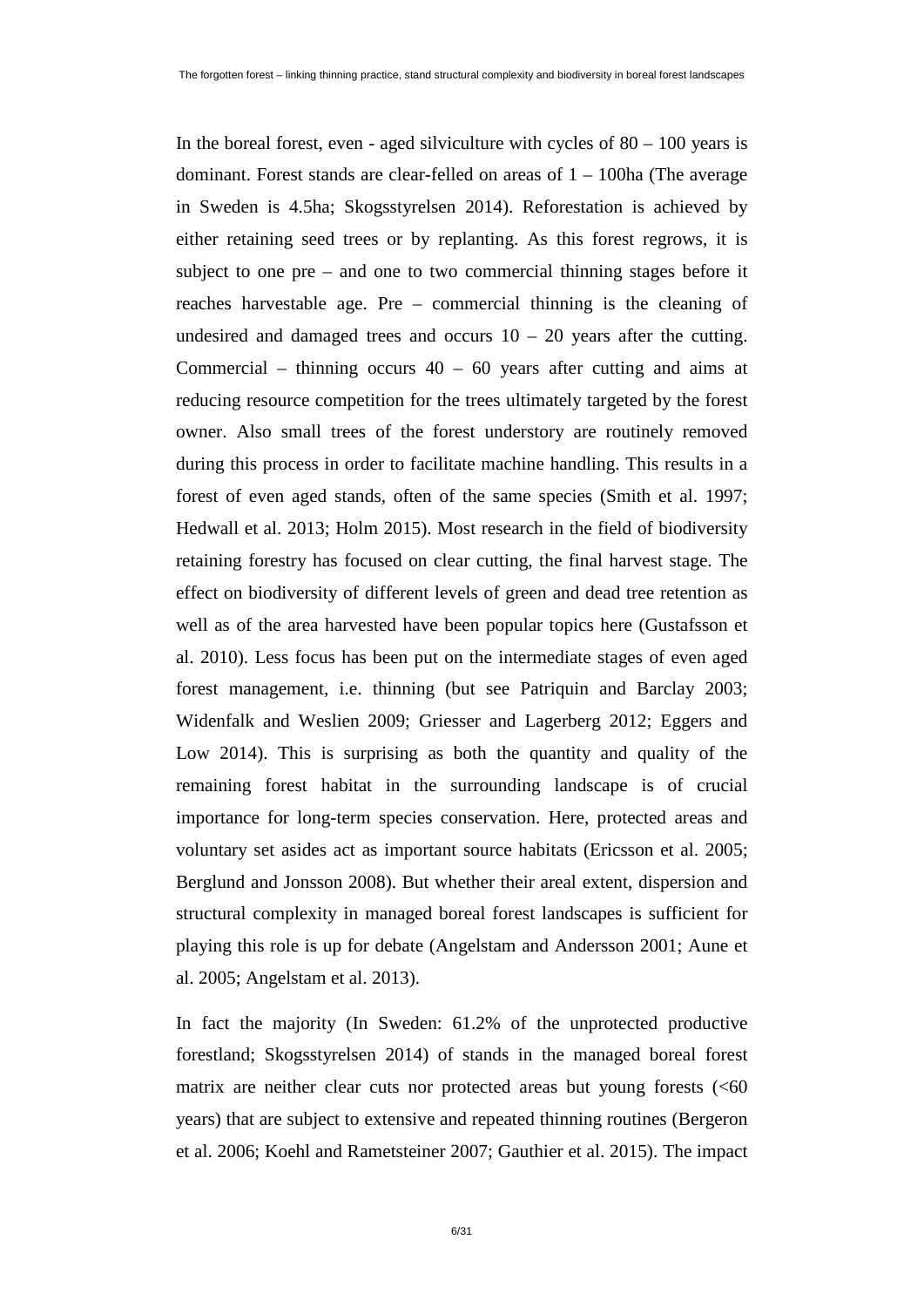of forest thinning can therefore not be neglected by research. Previous research on the effects of forest thinning on both floral and faunal biodiversity has largely focused on temporal forests of North America (Verschuyl et al. 2011). It almost seems, that boreal forests subject to thinning are forgotten forests. In this introductory essay I want to shed light on these forests. I will discuss the structures that they contain and how these structures affect biodiversity at the stand and the landscape scale. I will expose knowledge gaps and argue for research questions that need to be answered should the goal of increased production and live forests be reached simultaneously.

#### **Structural complexity affects biodiversity**

If we want to understand the effect of forest thinning on biodiversity, we need to understand that the questions we ask are foremost questions about niche diversity and habitat amount. If mechanisms behind observed correlations are to be exposed, one needs to know which niches are promoted, which ones removed and about their distribution in the landscape. The habitat heterogeneity hypothesis tells us that more niches means more species (Tews et al. 2004; Stein et al. 2014). Niche diversity in the forest is equivalent to structural diversity. Structural diversity has long been regarded the essential factor shaping biodiversity and species richness in forests (MacArthur et al. 1961; Müller et al. 2010). Structural diversity refers to the variety and extent of any element present between the forest floor and the top of the canopy (MacArthur et al. 1961). The establishment of the idea that, in forests, the diversity of elements of structure is more important than the actual species composition is more important for bird diversity was made by MacArthur & MacArthur (1961). The element of structure that they looked at was foliage height diversity. Across the US and Panama in forests dominated by coniferous trees in Main to tropical forest on the American land bridge, the diversity of birds could be predicted by that parameter. The actual plant composition could not explain bird diversity any further once foliage height diversity had been considered for. The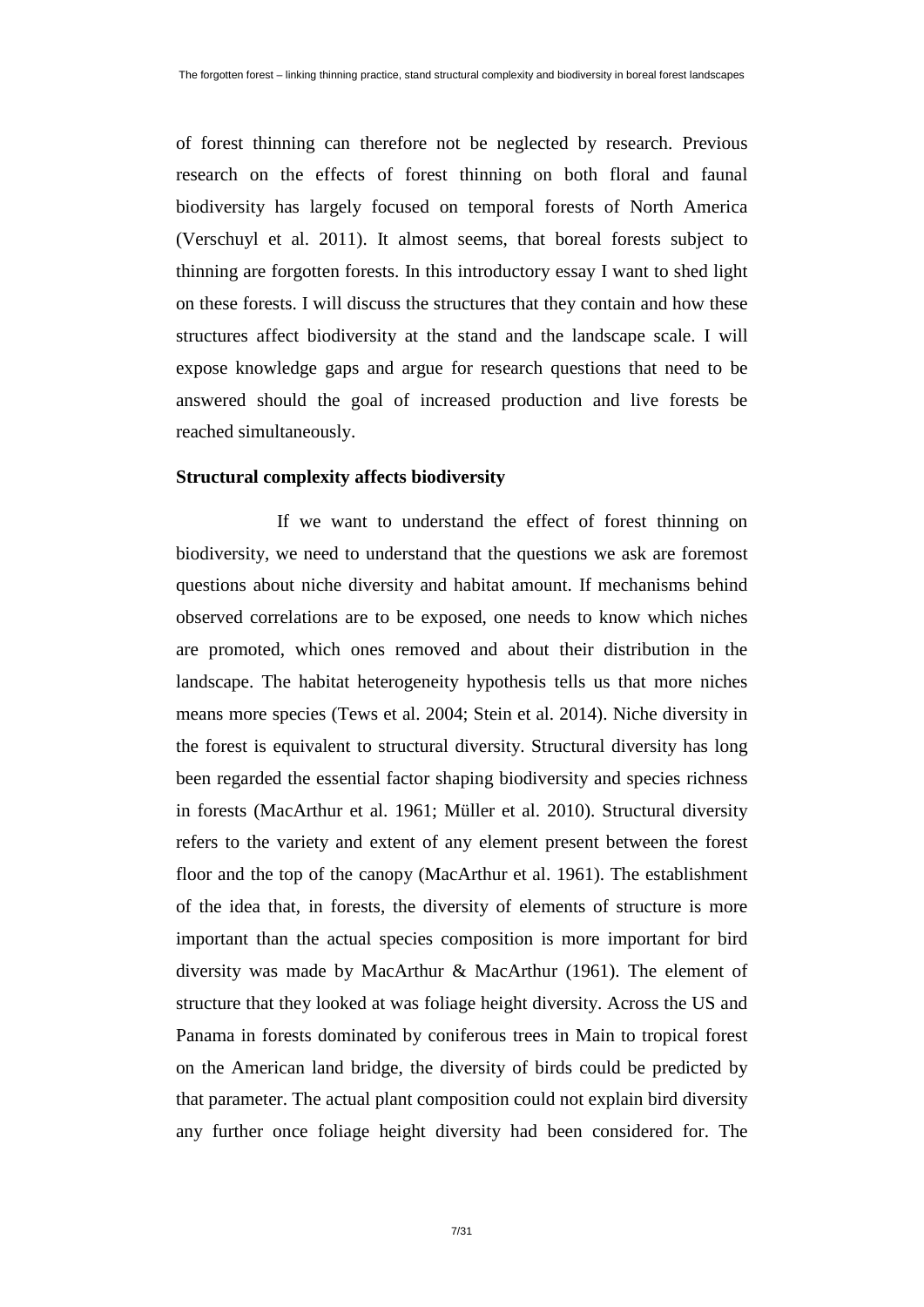authors concluded that structural richness or niche diversity essentially shapes species diversity and that the actual plant species making up the forest only contribute if they contribute with more structure.

A linear increase in abundance of a structural element, does not necessarily result in the same increase of the species that includes that structural element in its niche, nor does species diversity necessarily increase (Venier and Fahrig 1996; Crist and Veech 2006; Fahrig 2013). The additive effect of a structural element decreases to zero at high abundances as other niche axes become limiting (Elton 1927; Boyce et al. 2016). While more structural elements of the same type can offer more feeding, predator evasion and reproduction opportunities for agile species and shady microhabitats to sessile ones to some extent, too much of it can decrease the suitability of this habitat due to low light penetration and cold microhabitats (Bartemucci et al. 2006; Niemelä et al. 2007; Nystrand et al. 2010; Nilsson and Wardle 2014). The additive effects of more of the same, indeed often connected to very productive sites, could thus not only decrease to zero but become negative at high amounts (Rosenzweig 1992; Vehviläinen et al. 2008). An optima is sometimes present (Rosenzweig 1992; Eggers et al. 2006). In a more diversified system, this rarefication and optima patterns hardly play a role. Many structural elements cannot become more abundant simultaneously, since the plants building the forest structures, themselves are subject to intra – and interspecific competition and the habitat they grow in subject to frequent disturbances (Brumelis et al. 2011).

It is reasonable to assume that some structural elements at the stand level contribute more than others to biodiversity, their biomass and frequency taken into account (Nilsson et al. 2001). Knowledge about this relative contribution and the interplay of structural abundance and its effect on biodiversity is essential in the conservation of many forest dwelling species (Schmiegelow and Mönkkönen 2002; Hottola and Siitonen 2008; Roberge et al. 2008).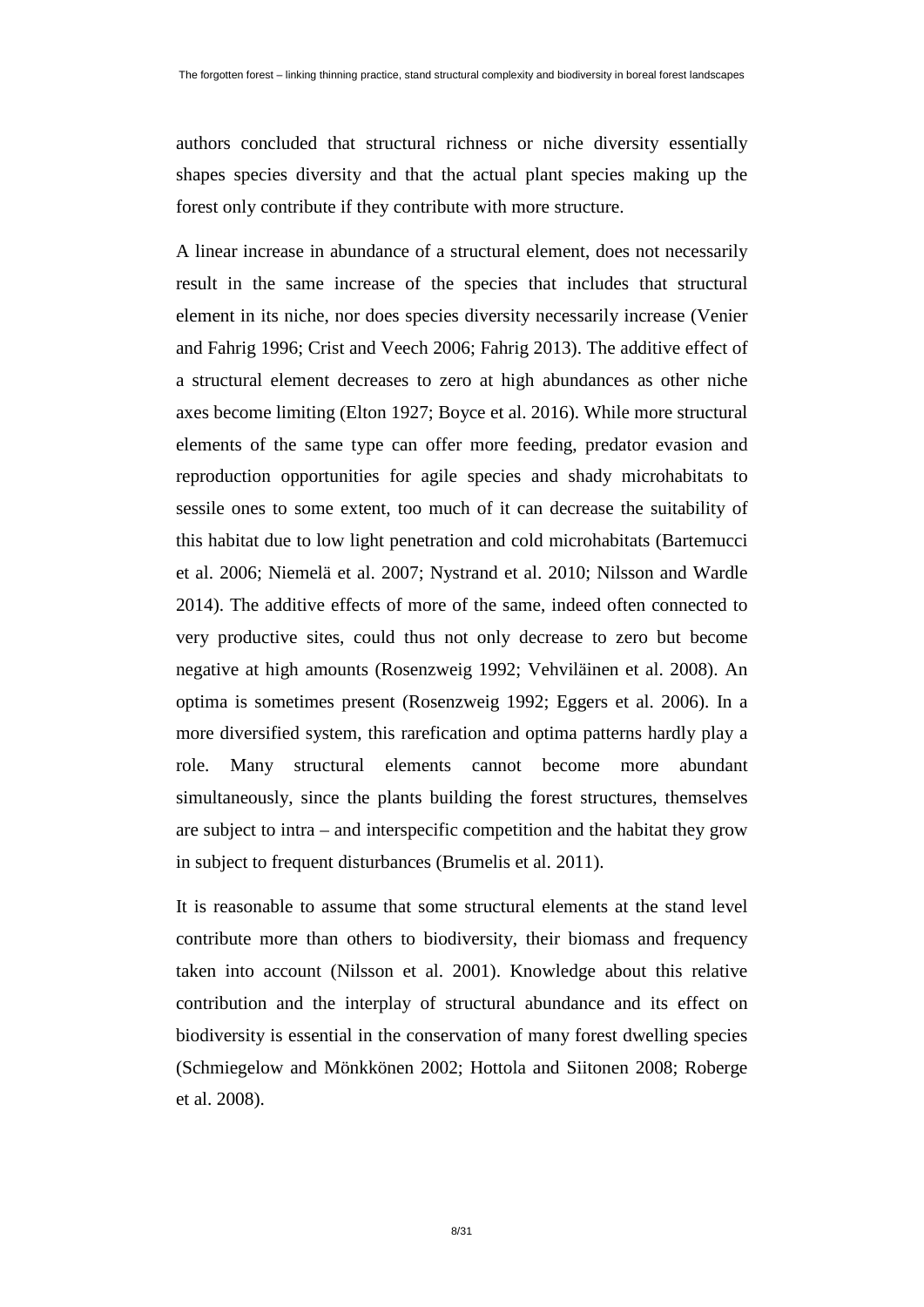#### *Structural complexity and biodiversity at the landscape level*

One actor in this interplay is the dispersion of a certain number of structural elements in the forest landscape (Andrén 1994; Aune et al. 2005). This dispersion, mostly termed habitat fragmentation has been named one of the main contributors to biodiversity losses worldwide and the managed boreal forest is no exception here (Fahrig 2003; Haddad et al. 2015). While a population can fully sustain itself in an area with certain structural abundance if the structural elements are coagulated, it might be unable to do so if that same amount appears dispersed (Andrén 1992; Doherty and Grubb 2002; Aune et al. 2005; Schmidt and Roland 2006). One reason is the fact that a coagulated habitat patch has a smaller circumference to area ratio as a dispersed one of the same area. Mortality at habitat edges caused by a predator not present within the habitat type is therefore expected to increase with increased fragmentation (Andrén 1992; Eggers et al. 2005). A further negative driver in fragmented habitats is the limited amount of suitable reproduction habitat which forces species to reuse old sites with increased risk of disease infection and parasitism (McCallum and Dobson 1995, 2002). Even if a patch of suitable habitat could support a small population at a local scale, it often does not when this habitat is very fragmented at a landscape scale. Stochastic events, genetic drift, inbreeding depression, lack of mates, and dispersal into sink habitats result in high mortality, low reproductive success, high emigration and low immigration and fall into the category of negative density dependence (Lande 1987; Tilman et al. 1994; Courchamp et al. 1999; Matthysen 2002). While these processes are among the most important drivers of the negative effect of habitat fragmentation on biodiversity, they do not stand alone (Haddad et al. 2015).

In order to alleviate negative effects of higher levels of fragmentation at the landscape level, habitat amount needs to increase at the local level (Fahrig 2003). A threshold above which a species is fairly save from the above described processes often exist for both the fragmentation and the amount of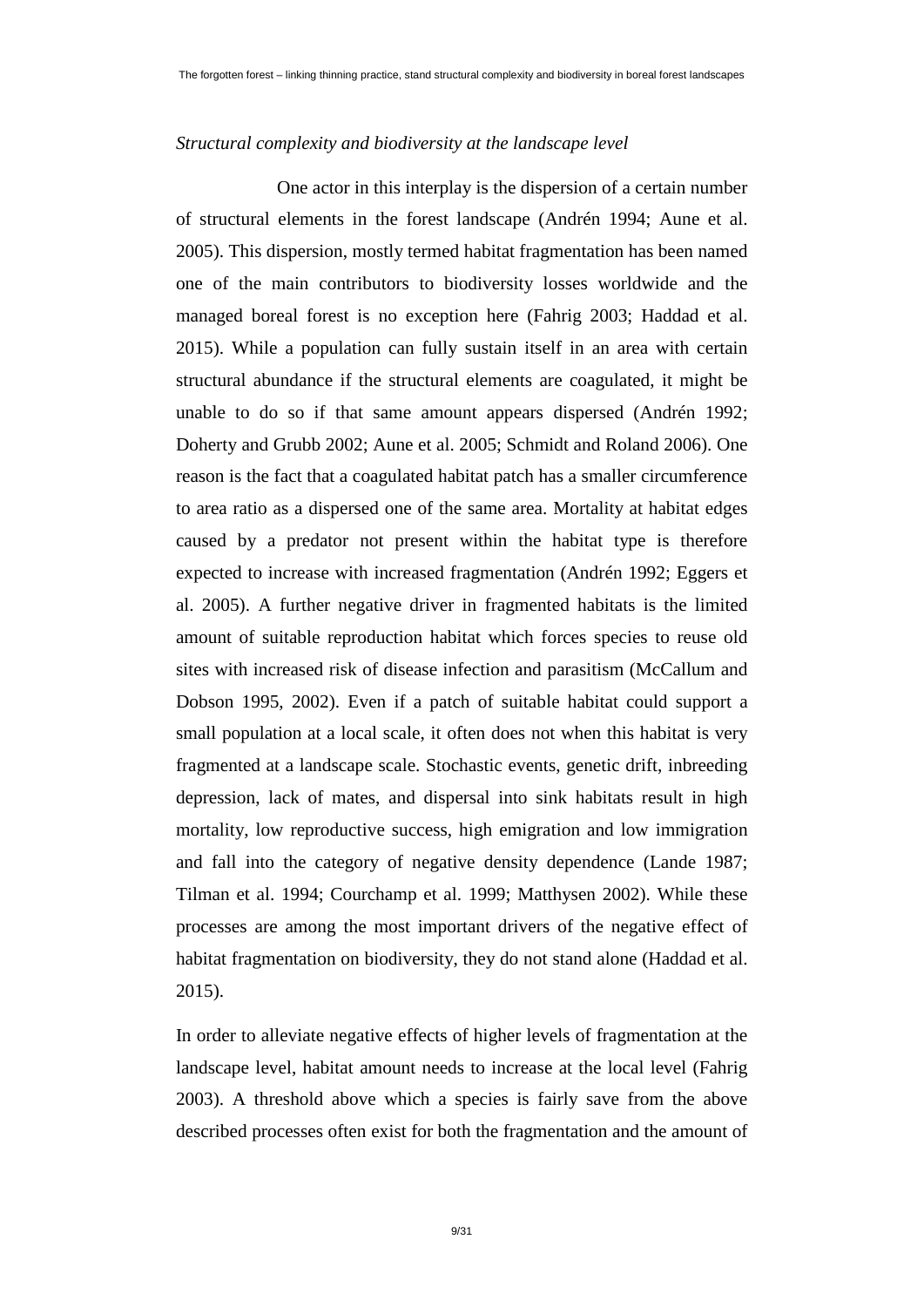habitat (Groffman et al. 2006). As stated, is the threshold level of habitat abundance and that of fragmentation interdependent. The existence of just the right amount and dispersion of essential structural elements in the boreal forest landscape could prevent many species from falling into vicious negative density dependence cycles. Understanding the mechanisms behind the correlation between forest thinning and biodiversity, therefore means understanding the relative and combined effects of structural elements in the boreal forest as well as the threshold and optima levels of their abundance and dispersion - at different spatial and temporal scales.

#### *Structural complexity and biodiversity at the stand level*

In the boreal forest, as compared to more temperate and tropical forests, the structural diversity is poor in general (MacArthur et al. 1961; Esseen et al. 1997; Tanabe et al. 2001). The structural elements can be grouped into four categories; deciduous and coniferous trees, dead wood, and the bush layer. In the European boreal forest, the coniferous Scots pine (*Pinus sylvestris*) and Norway spruce (*Picea abies*) dominate at the regional scale, while the early successional deciduous trees, mainly birch (*Betula spp.*; *B. pendula* and *B. pubescens*) and aspen (*Populus tremula*) can grow in patch wise dominance (Esseen et al. 1997; Gauthier et al. 2015). This categorisation would be accordingly for the rest of the boreal forest.

*Deciduous trees -* Deciduous trees often appear in large numbers after fire in natural systems and clear cuts in managed ones (McCullough et al. 1998; Reich et al. 2001; Kuuluvainen 2002). Beyond their importance as dead wood habitat during late successional stages, they are the prime habitat of caterpillars, which in turn are the essential food source during the breeding season of many bird species (Neuvonen and Niemelä 1981; Schmidt and Roland 2006; Sisask et al. 2010; Vatka et al. 2011). Being bound to early successional stages, boreal deciduous trees die much earlier than their coniferous conspecifics. As dead wood in general is associated with high insect abundance, higher proportions of deciduous trees might here be the decisive factor for future passerine diversity in the boreal forest (Siitonen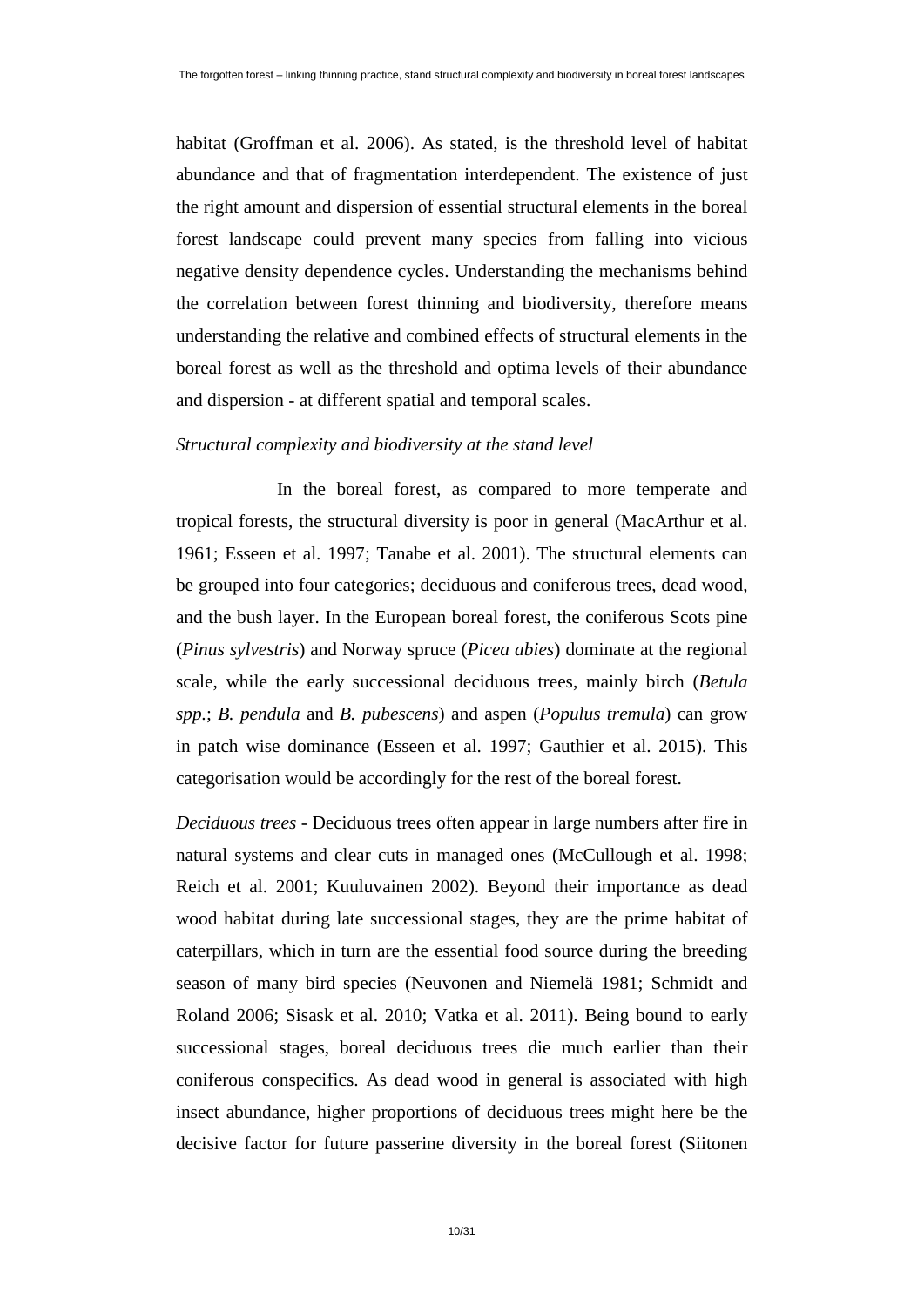2001; Roberge et al. 2008; Vatka et al. 2014). Not only as food but also as nesting resource, is aspen an essential structural element for cavity nesting birds. Among the live trees, the aspen is by far the most popular tree for primary nest excavators and consequentially also for those hole nesting birds succeeding them in using the excavations (Li and Martin 1991; Rolstad et al. 2000; Martin et al. 2004). It is Europe's fastest growing tree species and its wood due to the high growth rate softer than that of its conspecifics, which is preferred by nest excavators (Worrell 1995; Schepps et al. 1999). In addition to avian species, deciduous trees are a key habitat for many forest floor dwelling carabids that have leaf – litter as their preferred habitat (Niemelä et al. 1992, 2007).

*Coniferous trees -* When it comes to coniferous trees, the dominating species, pine and spruce, are very different in their characteristics. In regions where forest fires are still frequent the fire tolerant Pine can be a key structural legacy for many species, when all other trees have died (Schimmel and Granström 1997; Angelstam 1998; Brumelis et al. 2011). Other than the spruce, it can also grow in nutritionally poor soils and thereby add a three dimensional element to sites otherwise characterised by low vegetation, e.g. mires and heathlands (Esseen et al. 1997; Nilsson and Wardle 2014). Other than pine and most deciduous trees, the spruce is shade tolerant as well as largely ignored by browsers (Snyder and Janke 1976; Messier et al. 1998; Månsson 2009). This allows the spruce to maintain a structurally rich understory in late successional stages when deciduous trees show less growth or die under the closed canopy, or after a thinning event. The spruce has more dead branches close to the ground and a much more spread vertical distribution of its live branches than both pine and the most abundant deciduous tree in boreal forests, the birch (Tahvanainen and Forss 2008). This results in a higher structural diversity per tree basal area compared to birch and pine, where the structural richness is confined mostly to the crown. Not surprisingly, was overall bird diversity higher in managed pine forests mixed with spruce compared to purely pine dominated forests (Gjerde and Saetersdal 1997). More in detail, in a recent comparative study,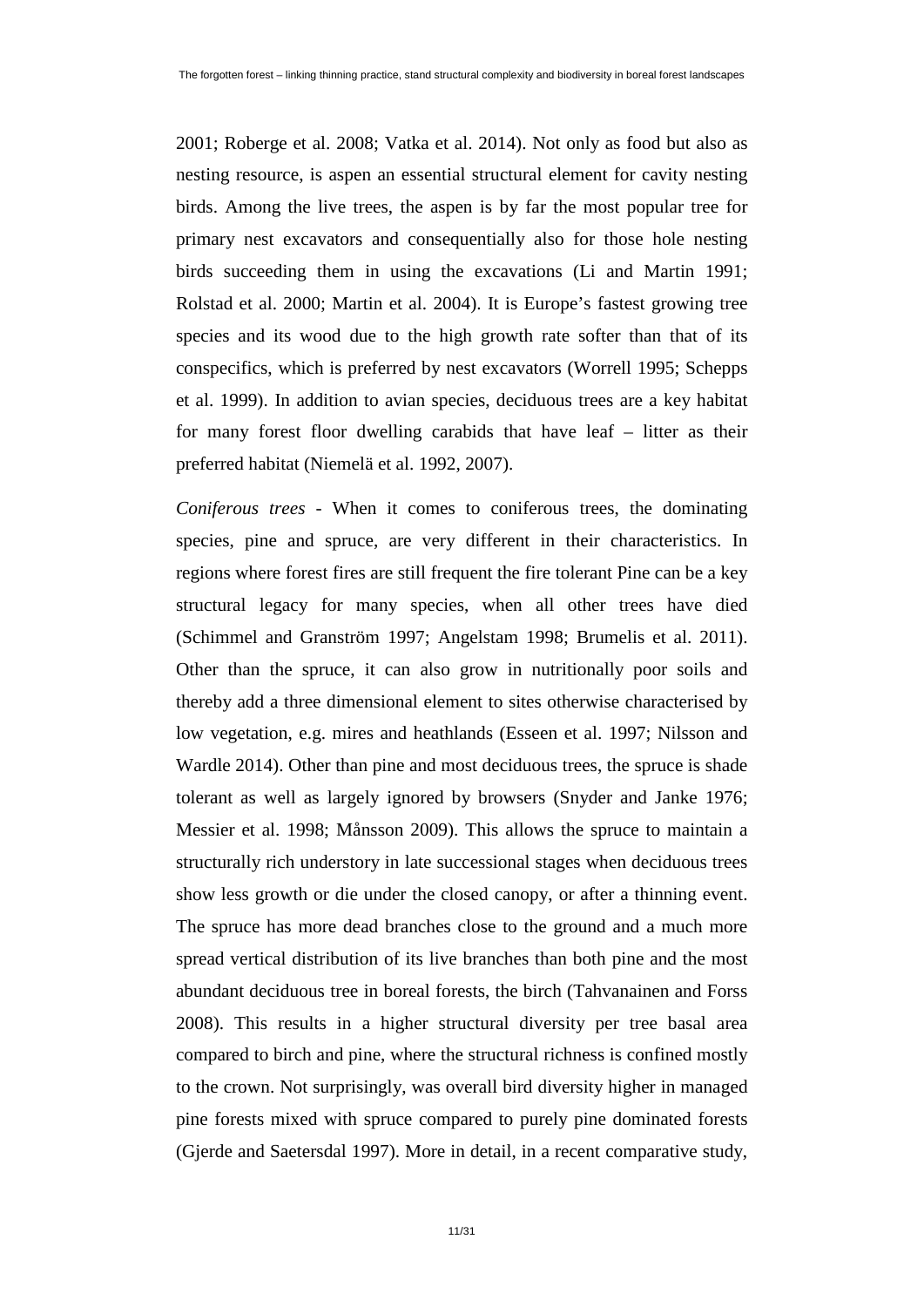it was shown that the significantly lower adult - as well as nest survival probability in willow tits compared to crested tits in spruce absent pine stands was neglectable at levels above 5 spruce trees per  $100 \text{ m}^2$  (Eggers and Low 2014). Siberian jays (*Perisoreus infaustus*) prefer feeding near a spruce tree to more open pine dominated habitats presumably as protection from their main predator, the Goshawk (*Accipiter gentilis*) (Nystrand 2006). The same species had a decreased daily nest survival rate with fewer small to medium sized spruce trees around the nest. This effect was especially strong with higher amounts of corvids present in the area as well as in years with lower temperature (Eggers et al. 2005). The predation risk was particularly high in years of low temperature presumably being associated with limited food supplies and increased exposure to visual oriented predators (Eggers et al. 2008). A higher density of younger spruce trees could thus alleviate the negative breeding conditions in very cold years. Beyond these two species that are very typical for the boreal forest of Eurasia and are well investigated in terms of their habitat requirements, there are also North American species that are closely connected to the occurrence of spruce in boreal forests. The locally threatened spruce grouse for example (*Falcipennis canadensis*) is highly dependent on black spruce (*Picea mariana*), underneath which it places its nest (Anich et al. 2013). Not only birds but also mammals, plants, lichens and insects are associated with the spruce as a critical habitat structure. Coyotes (*Canis latrans*) were more successful in killing snowshoe hare the denser the spruce (*Picea glauca*) cover was in their hunting habitats. In the case of the lynx (*Lynx canadensis*), the number of successful hunts by ambushing increased accordingly, while overall hunting success was unaffected by vegetation cover (Murray et al. 1995). While mammals and birds can move in order to find more suitable habitats, individual plants and lichens are dependent on temporal stability of their habitat. Many lichen and moss species are dependent on shade if they are to have a continuous existence in a forest stand (Gauslaa and Solhaug 1996). Here the spruce, because it has branches reaching all the way to the forest floor, can offer small scale shade refuges in an otherwise relatively light intense forest,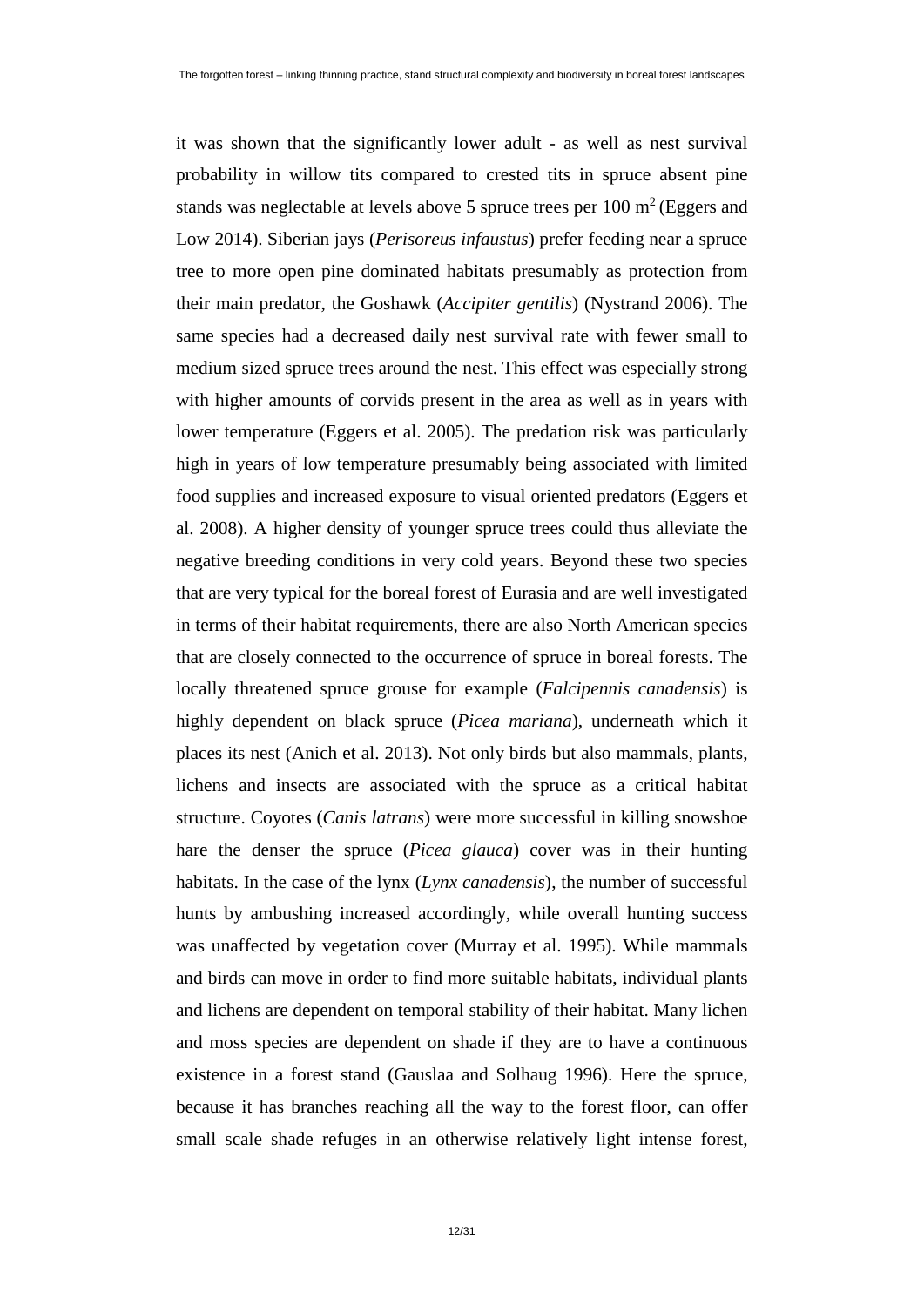often present after thinning (Johansson 1987). Not only its shade casting but also its high abundance of vertical structure makes the spruce an essential habitat for lichens. Arboreal lichen biomass was 1292–3669 g per tree on spruce and 742 g on pine in a sampled coniferous forest in central Finland (Liu et al. 2000). Arboreal lichen are a decisive food source for wild but also semi domesticated reindeer during the fodder bottle neck in winter (Berg et al. 2008; Rautio et al. 2016). The ability of the spruce to regrow underneath a closed canopy together with the comparatively high substrate it presents to arboreal lichen can here make the difference in reindeer winter survival. Other species of often low mobility are insects. Habitat heterogeneity at a small scale (10m) is required if carabid beetles, ants and spiders are to be found in high diversity in managed forests (Niemelä et al. 1992, 2007). Here the spruce can reestablish or maintain this requirement's fulfillment.

*Dead wood* - A structural element which is diverse and abundant in the boreal forest is dead wood (Esseen et al. 1997). The high frequency of forest fire and storms results in large inputs while short growing season and the low temperature are responsible for the low decay rate (Östlund et al. 1997; Siitonen 2001; Ericsson et al. 2005). It is assumed that dead wood plays an unproportionally large role in shaping biodiversity in the boreal forest (ref). 4000 – 5000 or 20-25% of all forest dwelling species in Finland depend on Course woody debris (CWD, larger sized dead wood) habitats (Siitonen 2001). Cryptogams (Bryophytes, Lichen and Fungi) are present on dead wood in a variety far greater than in any other habitat type (ref). Many of the dead wood associated species, also termed saproxylics, are specialists for different types of CWD and their decay stages (Berglund and Jonsson 2001). Some might require recently died standing spruce logs, while others thrive in late decay stages of a grounded birch. Decaying wood is so variable in its properties that it presents microhabitats and their associated species in numbers much higher after its death than before. (Bakke and Kvamme 1993; Siitonen 2001). Following an attack of the spruce bark beetle (*Ips typographus*), 92 saproxylic beetle species, in total 10'000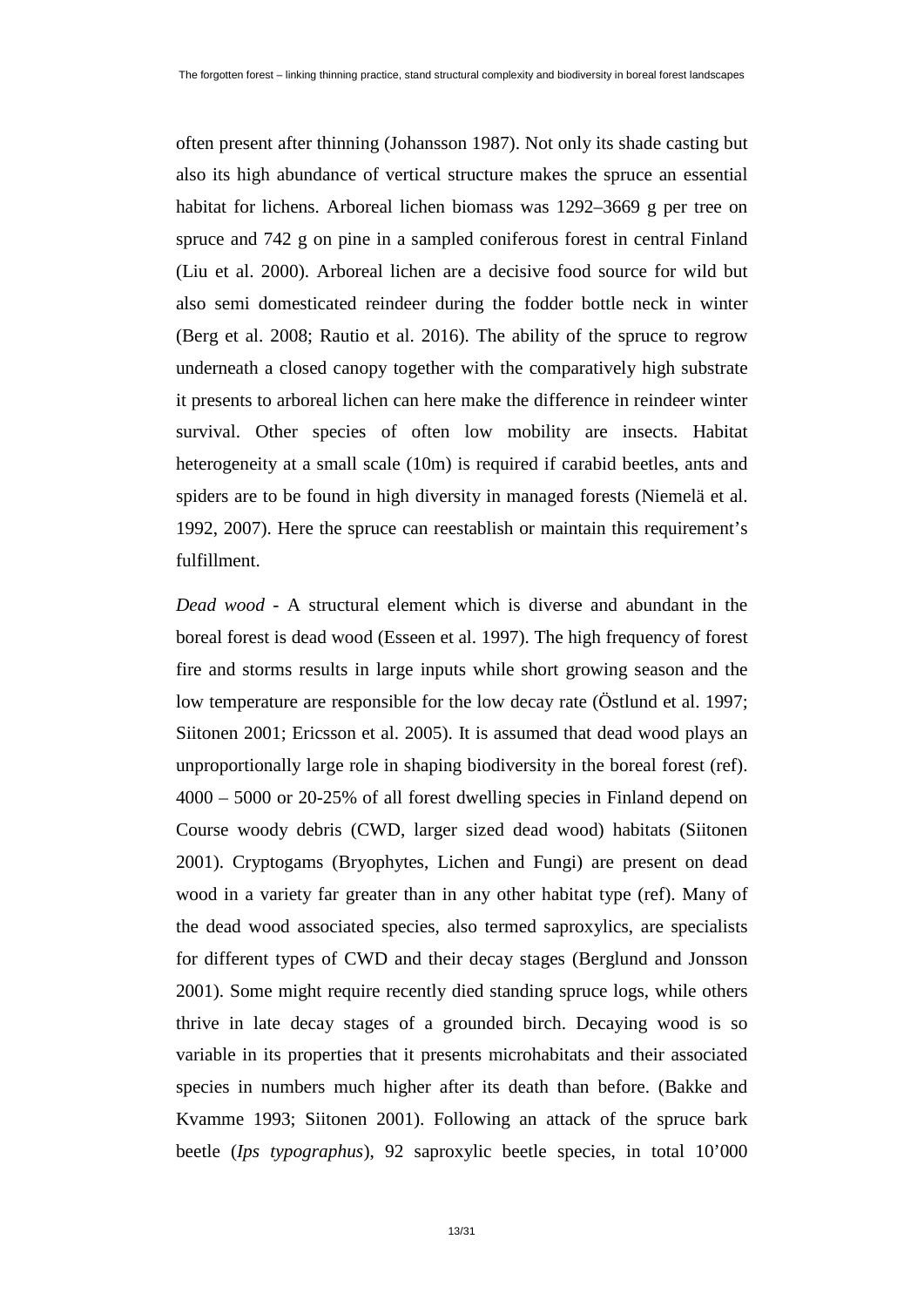individuals were collected from five trees. On alive control trees only 300 could be collected (Bakke and Kvamme 1993). Looking at invertebrates only the community associated with the spruce bark beetle was numbered to 140 species in a different study (Weslien 1992). Invertebrate diversity in general increases dramatically with an increase in dead wood (Siitonen 2001; Stenbacka et al. 2015; Joelsson et al. 2017). The same is often true for birds (Virkkala 1987; Angelstam 1998; Roberge et al. 2008). The whitebacked woodpecker (*Dendrocopos leucotos*) is a species strongly interconnected with dead deciduous trees. Though not exclusively, it feeds on beetles which themselves are unique to this habitat (Martikainen et al. 2008). Undoubtedly important as a substrate of bird consumables, dead wood is essentially decisive for the presence of many hole nesting species that rely on its cavities or wood composition for breeding (Newton 1994; Buetler et al. 2004; Blancher and Wells 2005; Roberge et al. 2008; Versluijs et al. 2017). 28% of forest associate bird species in Finland belong to this group (Väisänen et al. 1998). Other vertebrates falling into the hole nesting guild of the boreal forest are pine marten (*Martes martes*), flying squirrel (*Pteromys volans*) and many bat species (Hanski 1998; Rosell and Hovde 1998; Patriquin and Barclay 2003; Holloway and Malcolm 2007).

*Bush layer* - A structurally rich and diverse bush layer (0 – 2m above ground) is essential for food and survival of many insects, birds and mammals feeding or breeding on or close to the ground (Virkkala 1987; Griesser et al. 2007; Nilsson and Wardle 2014; Lindberg et al. 2015). The species composition and with it the micro structures in the bush layer are governed by the soil properties and light conditions. Too little light penetration can affect the forest floor vegetation to the extent that key nutritional plants for higher trophic levels become absent (Bartemucci et al. 2006; Hedwall et al. 2013). A key forest floor species in the boreal forest ecosystem is the blueberry / bilberry (*Vaccinium spp.*). It seems that, during late summer and autumn, every non – herbivorous bird and mammal in the boreal forest relies on its sweet fruit, which can easily be seen by the suspicious blue color of their feces. The right level radiation, itself governed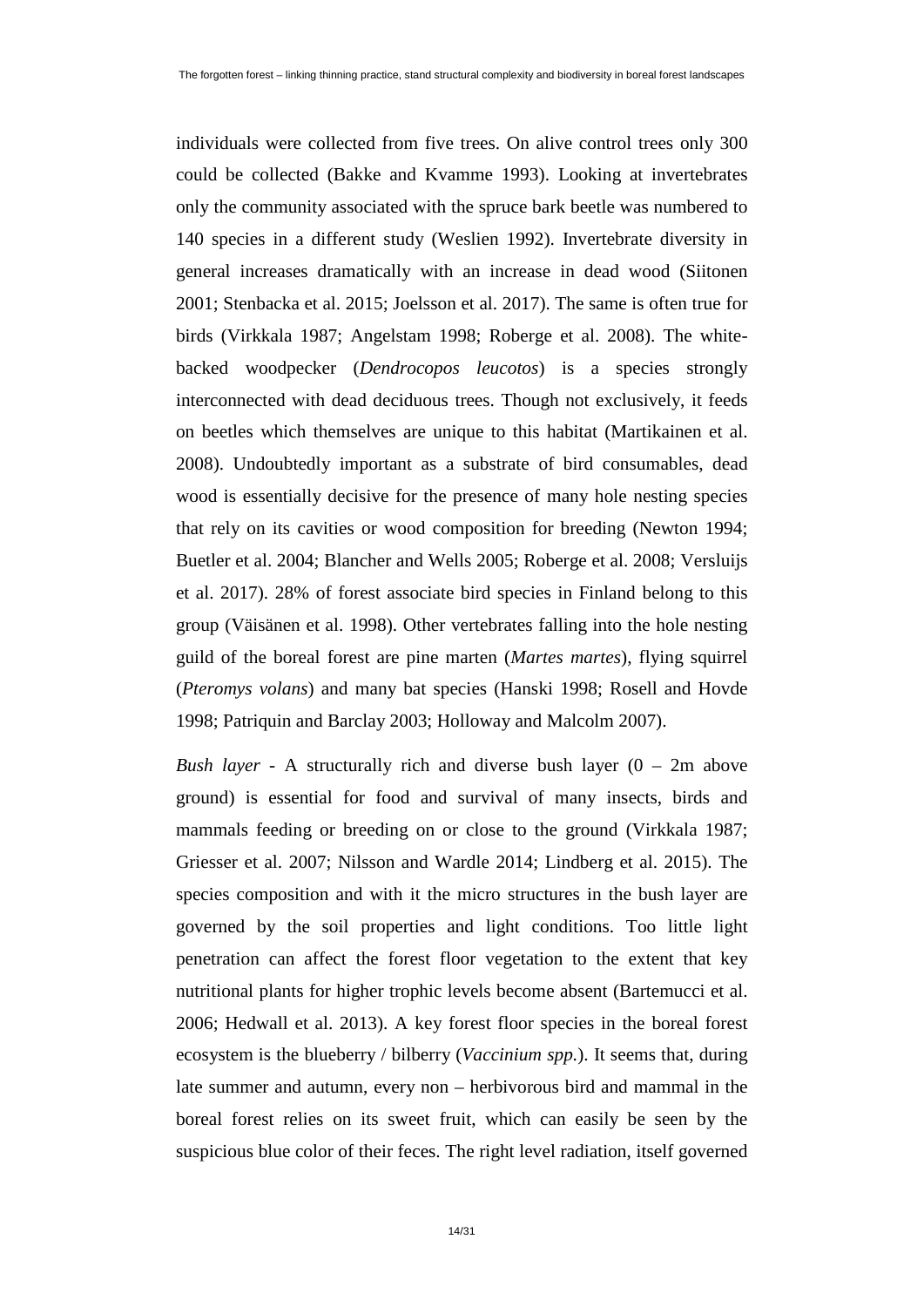by overstorey structure, is essential for it to thrive. In Sweden it has decreased during the last decades, assumingly due to the decrease of average forest age and the higher forest density that comes with it. On the other end of the radiation intensity, that governing clear cuts, blueberries are as scattered in abundance (Hedwall et al. 2013). When still in their early years, the boreal forest tree species sometimes make up a major part of the bush layer. Young deciduous trees appear in very high numbers after fires or clear cuts, while spruces can sometimes be the only larger element in the bush layer in forests of low light penetration (Messier et al. 1998; Brumelis et al. 2011). Adult survival in general, due to predator evasion possibilities, and nesting success of ground nesting birds especially, due to nest concealment, can be critically dependent on these structural elements. (Haapanen 1966; Yahner and Cypher 1987; Griesser and Lagerberg 2012).

#### **Thinning affects structural complexity**

Considering that the amount of a species in a forest depends on the above described forest structures and ecological mechanisms, it is intuitive to conclude that the effects of thinning on fauna and flora must be steered by the pre – thinning condition, the environment surrounding the forest, which trees that are removed and how the trees interplay as forest structural elements. For example thinning from above, e.g. the removal of large diameter trees creates canopy gaps and promotes mid - and understory growth and with it higher tree diversity, in this case, due to higher light radiation, more deciduous trees. Thinning from below, the dominant form in the boreal forest, on the other hand removes mid - and understory trees without substantially opening up the forest canopy for diverse understory regrowth (Messier et al. 1998; Bartemucci et al. 2006; Betts et al. 2013). Depending on the nature of the intervention, forest thinning can both facilitate and deteriorate the diversity of forest interior species. Whether the former or the latter is the case depends on the nature of the disturbance and on the species guild in question. Plants tend to be promoted (Verschuyl et al. 2011; Hedwall et al. 2013). Three studies looked at how pre-commercial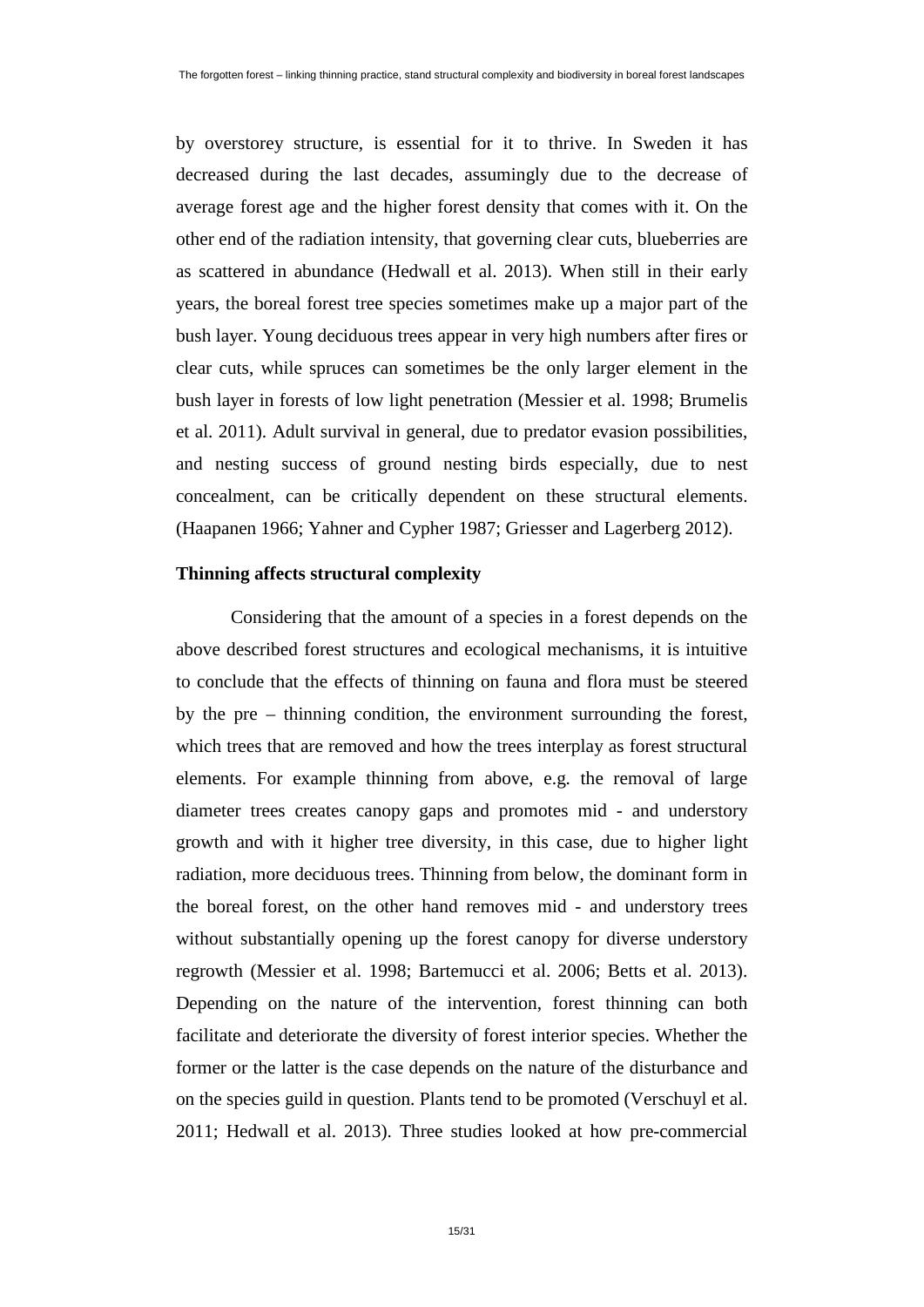thinning affected plant composition at the shrub level in young Douglas fir (*Pseudotsuga menziesii*) stands in British Columbia, Oregon and Washington state (Thomas et al. 1999; Thysell and Carey 2000; Lindgren et al. 2006). Though not located in the boreal forest, high altitude coniferous stands resemble the conditions found there (Jump et al. 2009). All three found positive effects of pre-commercial thinning on plant diversity, abundance and structural richness. The strongest effects were found in the Oregon study three years after the disturbance. Weaker reactions by the plant community were found in the other two studies,  $12 - 14$  years post thinning. Lindgren et al. (2006) report that the plant community reacted strongly in the near disturbance period but less so later on, as the forest canopy started to close again. This is consistent with study by Widenfalk and Weslien (2009) involving 4465 100m2 permanent plots spread across the central and northern boreal forest in Sweden. They reported that pre – commercial thinning can maintain the peak in plant diversity found in the young successional stages of managed forest stands. That forest floor vegetation diversity profits from thinning and the subsequently higher radiation is further supported by the higher abundance of a boreal forest keystone species, the bilberry (*Vaccinium myrtillus*). The authors of the study suggest that the thinning intensities required for this keystone species to persist at current levels in Sweden's managed boreal forests would in fact be too high from a forestry perspective (Hedwall et al. 2013). For many species of other taxa the opposite is the case. Lichens especially, suffer from higher radiation and the lack of shade in post thinning forests (Gauslaa and Solhaug 1996). Invertebrate richness is expected to decrease as well. Although this group might profit from the higher temperatures early in the year it should decrease in numbers beyond this positive effect due to the removal of its prime niche, dying and decaying wood, during thinning operations (Pettersson et al. 1995; Siitonen 2001; Komonen 2003; Niemelä et al. 2007; Stenbacka et al. 2015). Lichen, fungi and Insect diversity have actually been shown to co - vary in diversity in the boreal forest (Pettersson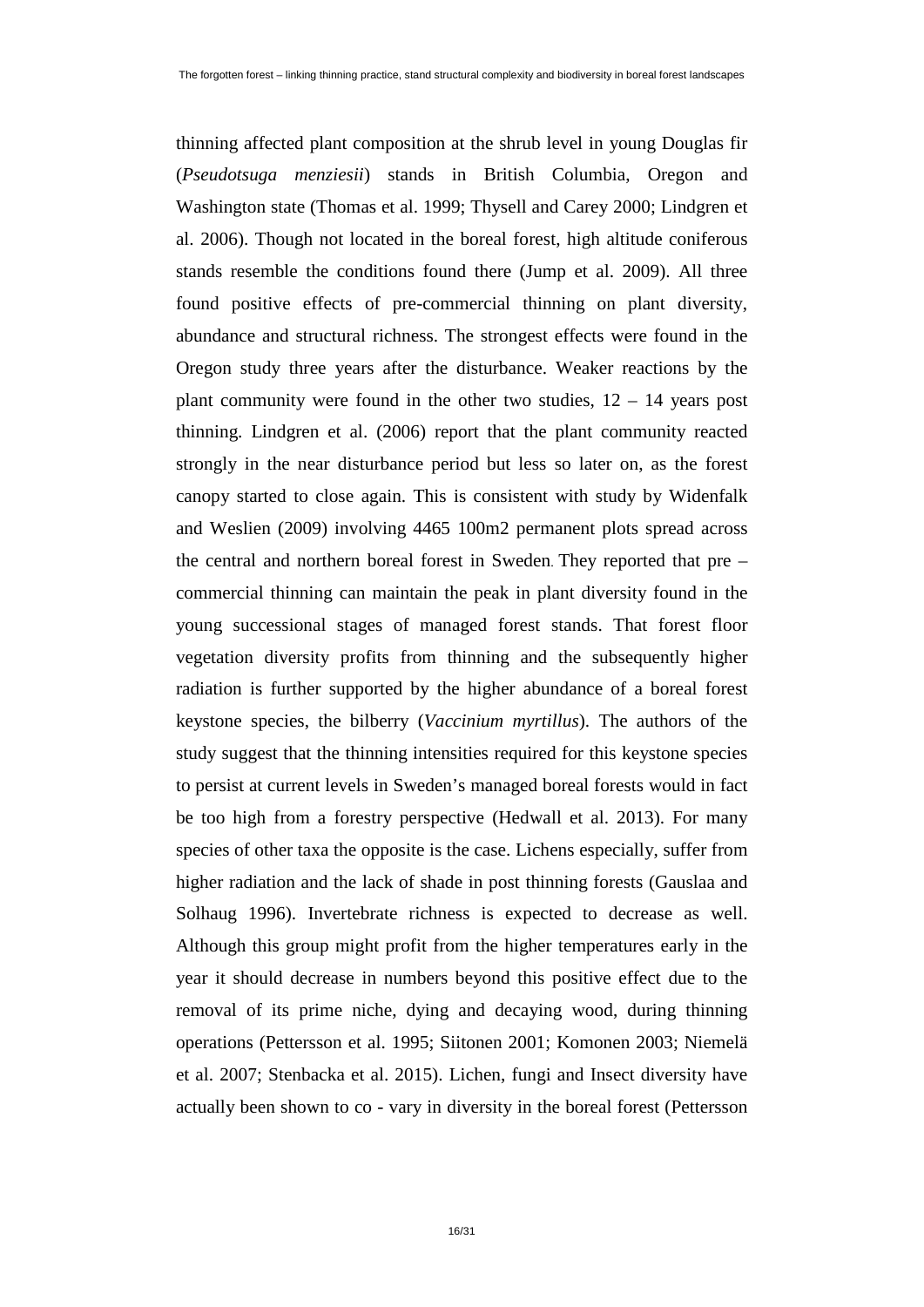et al. 1995; Komonen 2003). Whether this is due to interdependence or confounded by the amount of common habitat remains unclear.

All boreal forest interior bats and most birds depend on protein rich food during large parts of the growing season and therefore feed solely or predominantly on insects and other invertebrates (Virkkala 1991; Pettersson et al. 1995; Patriquin and Barclay 2003). Post – harvest siviculture such as clearing deciduous shrubs both mechanically and by using herbicides has here been shown to have a large effect on invertebrate food availability (Thompson et al. 2003). Research on the boreal bats' reaction to thinning are nevertheless rare. A Canadian study on three bat species could not find any effects of thinning at either 20% or 50% tree retention levels compared with 100%, on previously untouched boreal forest stands (Patriquin and Barclay 2003). For birds, especially resident ones, the situation looks different. For instance, food reduction as a consequence of thinning white pine (*Pinus strobus*) has been reported to negatively affect the granivorous crossbills (Simard 2001). In a line of studies in the Swedish boreal forest, thinning operations were pleaded guilty for increased adult and nest predation pressure as well as the reduction in population size, nest visitation rates, juvenile and adult survival as well as feather quality (Hamilton 1982; Ekman et al. 1994; Thompson et al. 2003; Eggers et al. 2006; Griesser et al. 2007; Nystrand et al. 2010; Eggers and Low 2014). In the world of birds it is predator evasion and well-hidden nests that are often decisive for their lifetime reproductive success (Ekman et al. 1981; Jansson and Andrén 2003; Eggers et al. 2006; Chalfoun and Martin 2009). Willow tits (*Poecile montana*) for example are outcompeted by crested tits (*Lophophanes cristatus*) for both cover of predation as well as suitable nesting sites if understory vegetation is sparse (Ekman et al. 1981; Eggers and Low 2014). That an association between higher commercial thinning intensity and lower winter population indices of the willow tit was made in the Swedish boreal forest, should here not come as a surprise (Eggers and Low 2014). In accordance is the response of another strict resident bird, the Siberian jay (*Perisoreus infaustus*). In a before - after comparative study a significant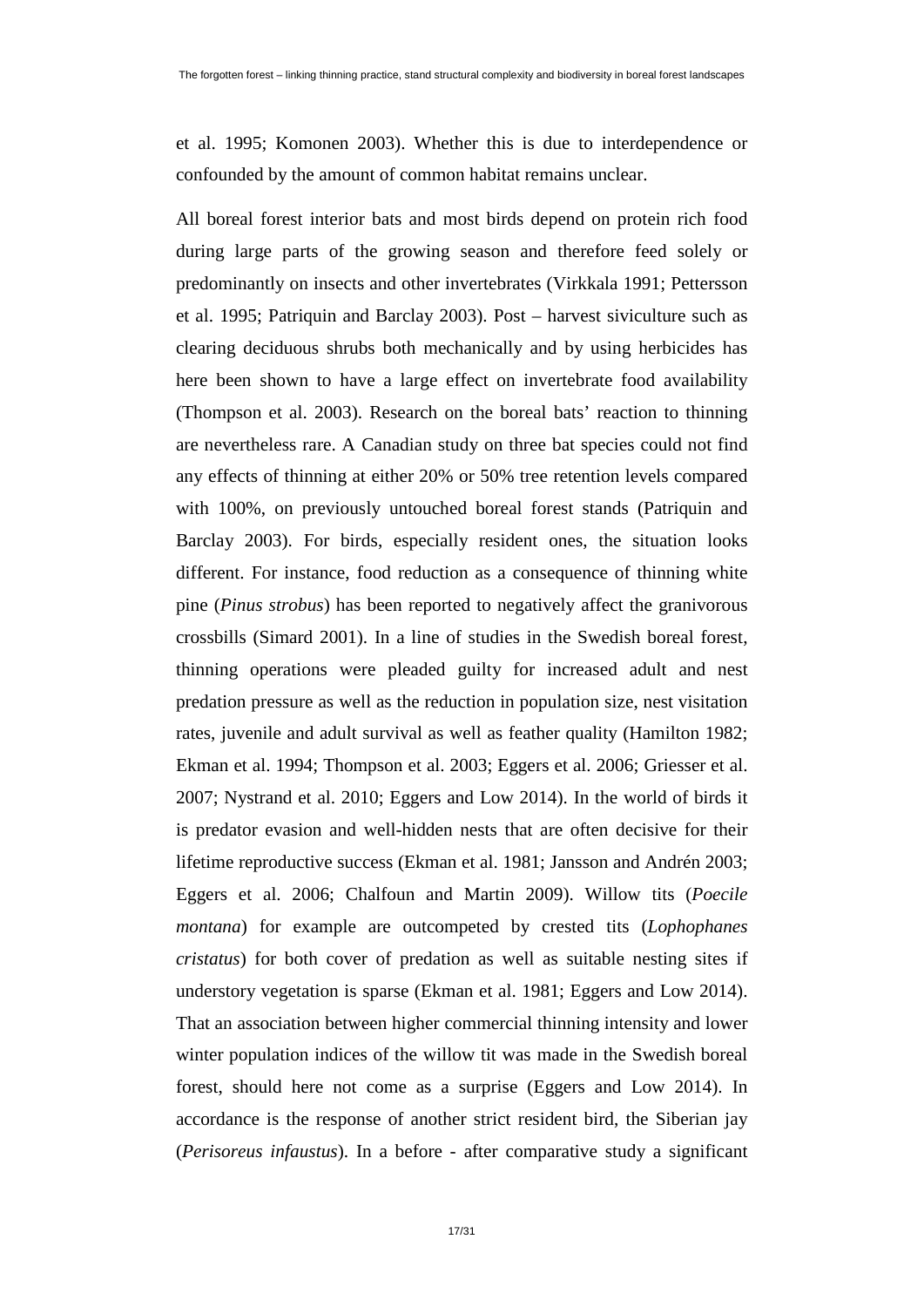reduction in nest success as well as in the number of retained offspring present in autumn was demonstrated as a consequence of commercial thinning (Griesser et al. 2007).

#### **Characterising and quantifying structural complexity with LiDAR**

Most structural elements can be quantified on a small scale, say at the extent of a passerine territory, by field measurements. This scale is sufficient to link the presence of certain structural elements in the forest with that of an associated species (e.g. Mikusiński et al. 2001). It is though not sufficient if the aim is to model the abundance of structural elements at a landscape scale or when field measurements are unable to fully grasp the structural complexity, even at a local scale (e.g. tropical forests; Drake et al. 2002). To measure the abundance of structures at this scale is often needed for habitat suitability models. Such models aim at predicting the occurrence of a species by its habitat requirements (Tattoni et al. 2012). Here, remote sensing offers great opportunities. Especially the application of active laser scanning technologies like LiDAR (Light Detection and Ranging) has here shown promising results (Martinuzzi et al. 2009; Lindberg et al. 2015; Froidevaux et al. 2016). LiDAR produces data in the form of coordinate informed 3D point clouds. The data is gathered by an airborne vessel which emits and receives laser beams that sweep across the landscape below. The position of the point of reflection on ground is informed by the coordinates, altitude, speed and the principal axes of the aircraft (roll, pitch and yaw). In addition to the coordinates and altitude of the point of reflection, information on the material of the reflector can be gathered. The three dimensionality of LiDAR is to a great extent owed to the fact that an emitted laser beam is split into several returns by incomplete reflection on the structural elements of the forest on its way to the ground. The detail richness of the 3D cloud depends on the emitting frequency and the size of the laser beam on the ground. Subtraction of a ground - or elevation model from the raw point cloud results in a vegetation only cloud. This separation facilitates the subsequent extraction of LiDAR metrics but is also the source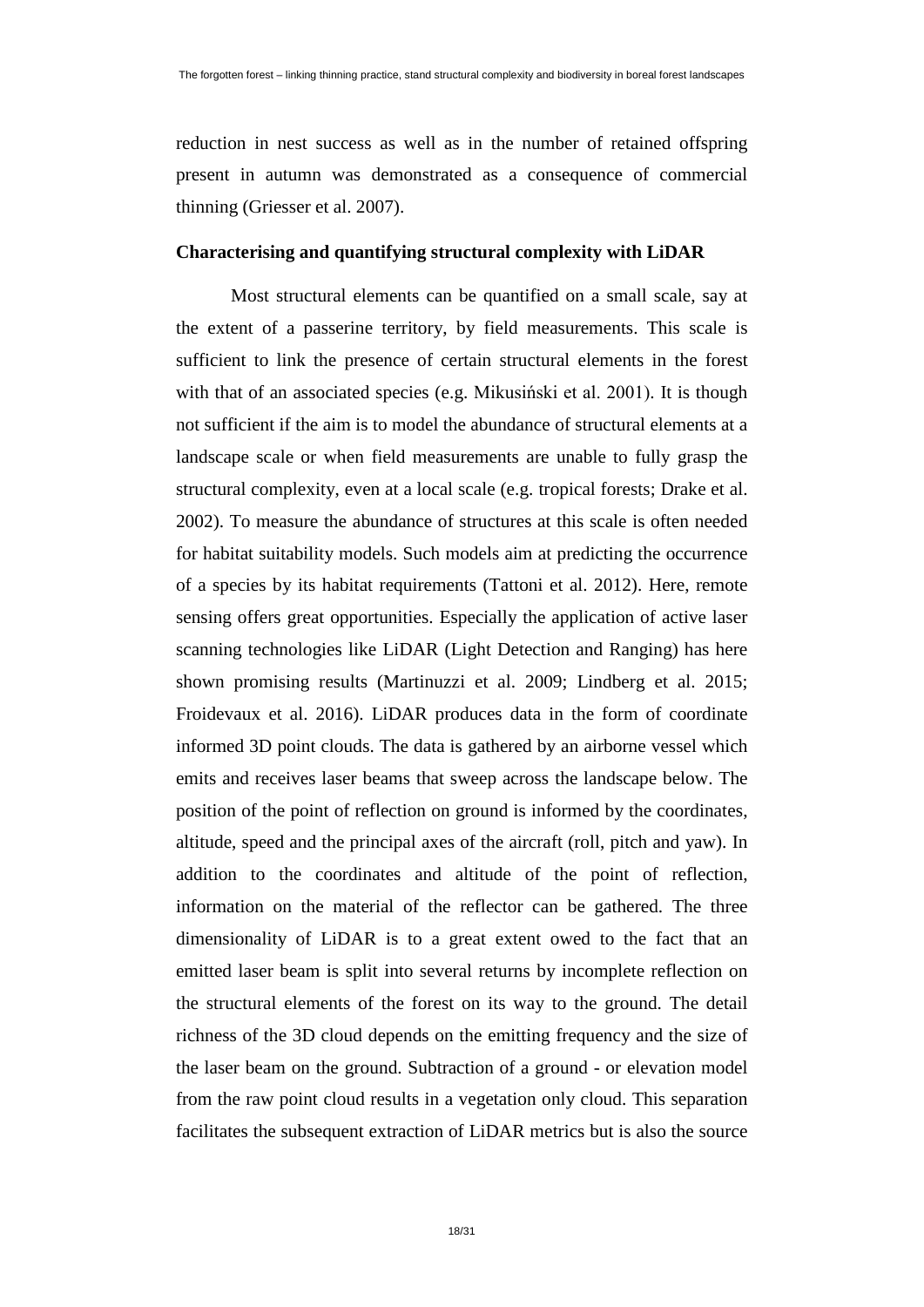of sometimes not unimportant bias. Low and dense vegetation as well as boulder rich landscapes can be categorised as ground. Such false categorisation can become problematic when low vegetation or the absolute height of trees are targeted as predictor variables (Lefsky et al. 2002; Monnet 2012; Davies and Asner 2014).

Many studies have successfully modelled and quantified structural elements by means of LiDAR derived point clouds, directly or in connection with empirical measurements (Lim et al. 2003; Davies and Asner 2014). Such models include metrics genuine to forestry, like tree height, above ground biomass, basal area as well as height, volume and vertical distribution of the canopy, mid – and understory topography and mean stem diameter (Thomas et al. 1999, 2008; Drake et al. 2002; Clark et al. 2004, 2011; Lindberg et al. 2012; Fieber et al. 2015). Beyond quantifying these structural elements for forestry purposes, they have been successfully correlated with the occurrence of many forest dwelling species (Davies and Asner 2014). In a mixed conifer forest in Idaho, understory density, quantified by the number of laser returns below 1.25 metres, was a successful predictor of species richness in birds (Vogeler et al. 2014). Lesak et al. (2011) could explain 15 – 20% of bird species richness in deciduous forests of North America with the help of canopy and midstorey height and density, represented by the vertical distribution and number of LiDAR returns. In addition to these more traditional metrics, structural elements specific to the habitat of forest dwelling species, such as standing dead wood of different diameters and understory shrubs have been modelled with high accuracy (Martinuzzi et al. 2009). The predictability of suitable habitat by means of LiDAR can go further than that of traditional ground data. Concerning the red-cockaded woodpecker (*Leuconotopicus borealis*), LiDAR derived habitat thresholds corresponding to open canopy structure, moderate densities of large and medium pines, and sparse hardwood midstorey trees were shown to be more specific in predicting habitat use than thresholds based on conventional measurements on the ground (Garabedian et al. 2017). Habitat and species occurrence modelling by means of LiDAR is naturally dominated by studies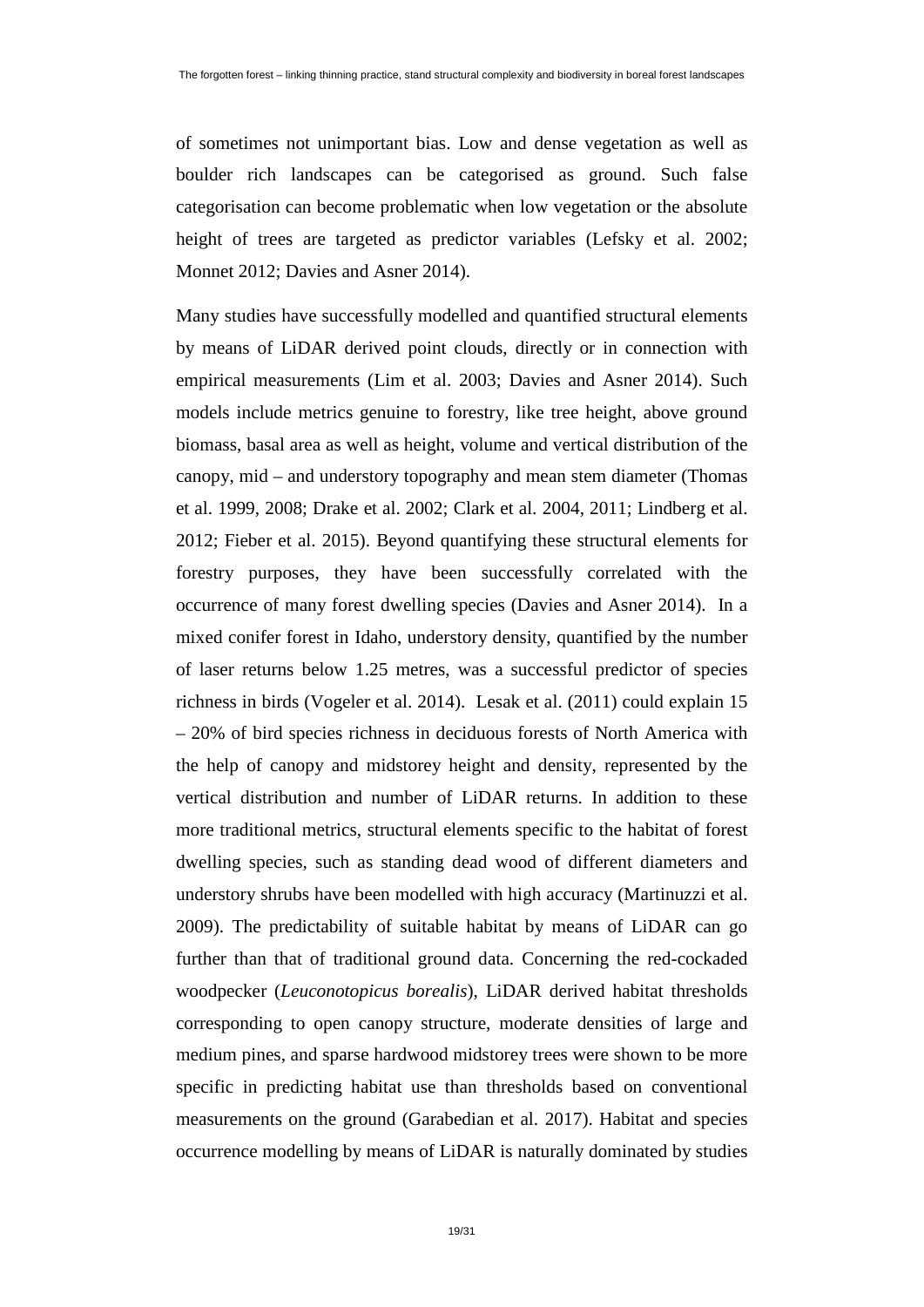on birds, this owing to the strong three dimensionality of the physical side of their niches. However, LiDAR's applicability to these kinds of models is by no means limited to this species group (Davies and Asner 2014). While studies so far have focused on habitats presents in countries with sufficient research funds to perform LiDAR measurements, there is no reason to assume that the applicability of this technology is limited to these regions. The question today is not whether structural elements and the occurrence of associated species can be modelled by LiDAR metrics but which ecologically relevant mechanisms can be exposed by its help. Whether the amount of habitat availability or the habitats fragmentation is the reason for a species' decline might now be possible to be answered on a much larger scale. When applied to questions connected to forest thinning in the boreal forest LiDAR could help identify certain structural elements known to be relevant for a certain species or to biodiversity as a whole, both where such structures can be spared by and promoted through thinning.

#### **Prelude – Questions in mind**

The structural elements described in this text are the ingredients to a natural or natural – like boreal forest. In the managed boreal forest landscape, structural diversity is much lower, lower to the extent that some of the above mentioned elements - dead wood, deciduous trees and understory - are hardly found at all (Brumelis et al. 2011). While some essential structural elements are spared by forest managers, they often do not appear in high enough numbers to play out their positive impact on biodiversity. The amount of CWD in Finland for example has been reduced by 98% compared to pre – industrial forestry (Siitonen 2001). Larger deciduous trees have become rare due to successful fire suppression, selective thinning and herbicide application (Linder et al. 1997; Östlund et al. 1997). In northern Sweden, only 0.6% of the forest remained multistoreyed by 1980 (Östlund et al. 1997). It seems that, even under current legislation, if biodiversity enhancing structural elements are to be spared at larger amounts they must not have a negative impact on the forest owner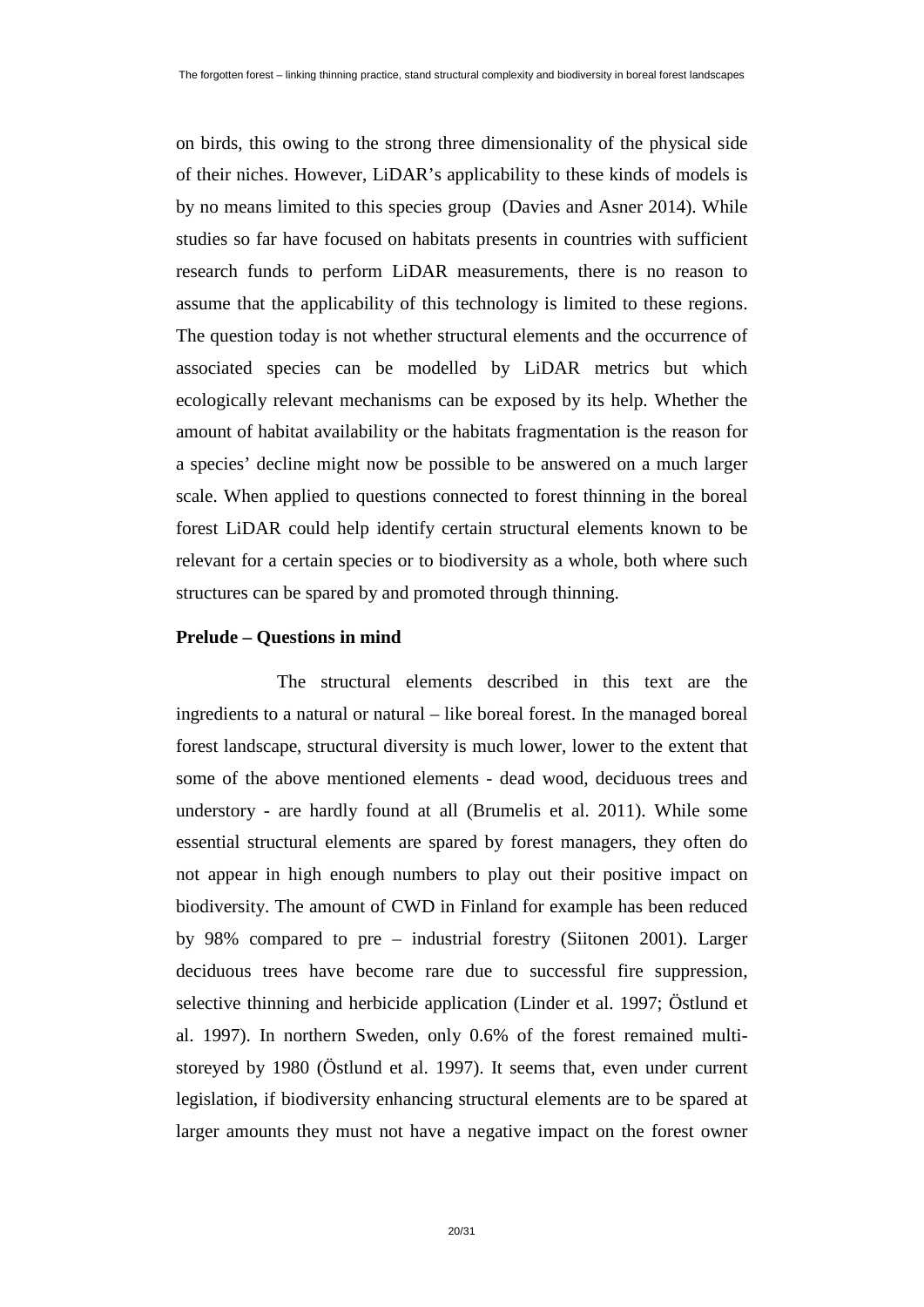(Angelstam et al. 2013). In managed boreal forest there is a clear economic objective towards coniferous trees. In these forests, mid – and understorey trees are routinely removed without always verified economic profits (Holm 2015). Questions arise from this fact. 1) Is there a minimum amount of middle – and understorey structure, still above the habitat amount and fragmentation threshold detrimental to forest interior biodiversity, that can be spared during thinning in the boreal forest without negative economic consequences? 2) Which spared structural element is most likely able to fulfil both economic and biodiversity goals? 3) Can the amount of this structural element be quantified at a landscape scale with the goal to guide thinning operations to forests where the amount of that structural element is above threshold level? Of the structural elements found in the boreal forest, the spruce is here the most promising one. Shade tolerance and low grazing pressure keeps it alive and growing under a closed canopy, later contributing also economically (Snyder and Janke 1976; Messier et al. 1998; Månsson 2009). It has most microstructure per basal area of all boreal forest tree species (Tahvanainen and Forss 2008). For two sedentary bird species, it has already been shown that  $5 - 6$  small and medium sized spruces per 100 meters squared is the threshold level for their well – being (Nystrand et al. 2010; Eggers and Low 2014). The same threshold levels could hold for other forest dwellers. Modelling the abundance of small and medium sized spruces at the landscape scale with the help of LiDAR could allow large scale planning of forest thinning with respect to thresholds of habitat requirements. While this insight might not help alleviate the negative consequences of intensive forestry on boreal forest specialists, it will assist in halting the negative trend found even in generalist species.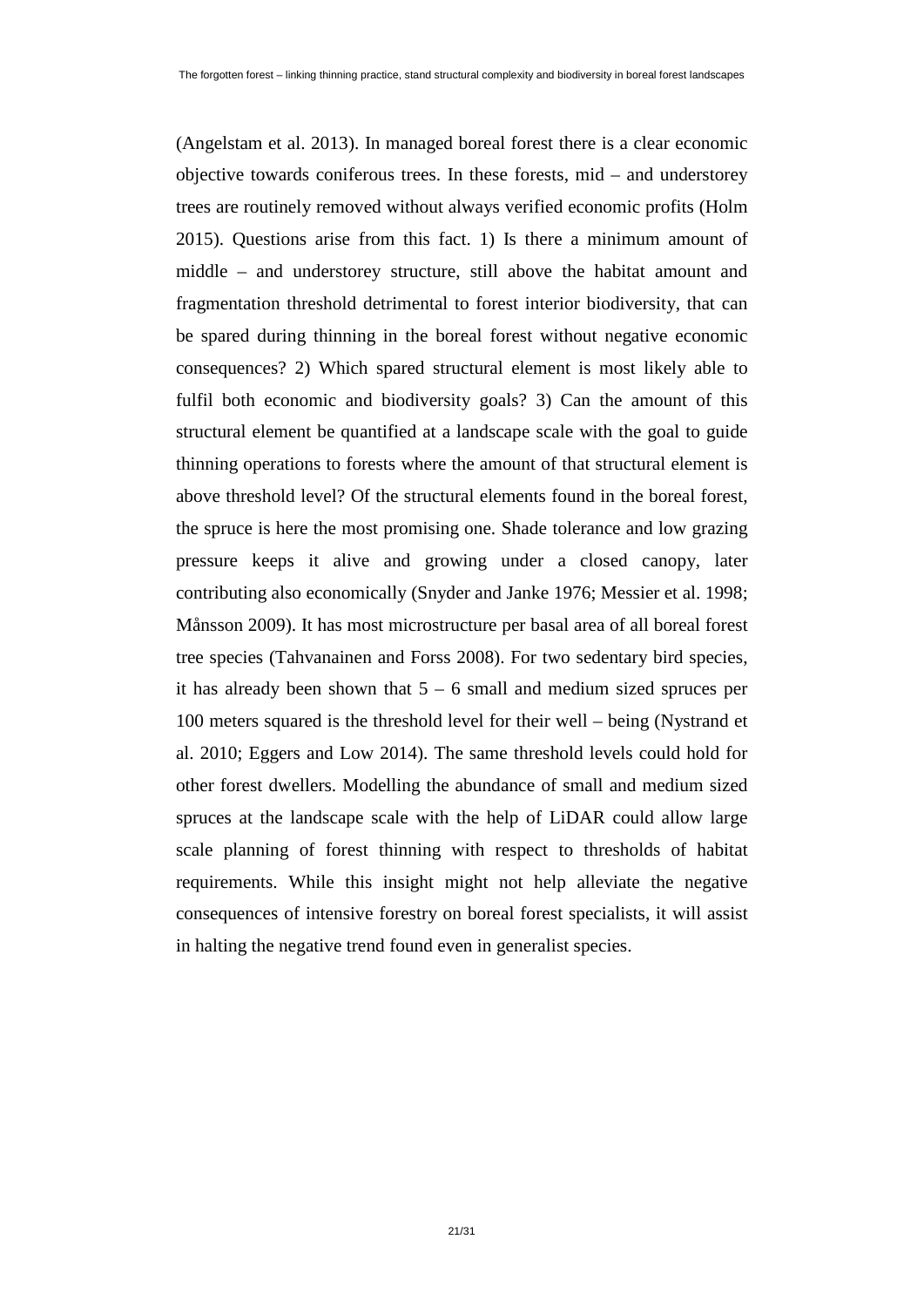### **Literature**

Andrén, H. 1992. Corvid Density and Nest Predation in Relation to Forest Fragmentation: A Landscape Perspective. Ecology 73:794–804.

———. 1994. Effects of Habitat Fragmentation on Birds and Mammals in Landscapes With Different Proportions of Suitable Habitat - a Review. Oikos 71:355–366.

Angelstam, P., and L. Andersson. 2001. Estimates of the needs for forest reserves in Sweden. Scandinavian Journal of Forest Research 7581:38–51.

Angelstam, P. K. 1998. Maintaining and restoring biodiversity in European boreal forests by developing natural disturbance regimes. Journal of Vegetation Science 9:593–602.

Angelstam, P., J. M. Roberge, R. Axelsson, M. Elbakidze, K. O. Bergman, A. Dahlberg, E. Degerman, et al. 2013. Evidence-based knowledge versus negotiated indicators for assessment of ecological sustainability: The swedish forest stewardship council standard as a case study. Ambio 42:229–240.

Anich, N. M., M. Worland, and K. J. Martin. 2013. Nest-site selection, nest survival, productivity, and survival of spruce grouse in Wisconsin. The Wilson Journal of Ornithology 125:570–582.

Aune, K., B. G. Jonsson, and J. Moen. 2005. Isolation and edge effects among woodland key habitats in Sweden: Is forest policy promoting fragmentation? Biological Conservation 124:89–95.

Bakke, A., and T. Kvamme. 1993. *Beetles attracted to Norway spruce under attack by Ips typographus*. Medd. Skogforsk. Norsk Institutt for Skogforskning.

Bartemucci, P., C. Messier, and C. D. Canham. 2006. Overstory influences on light attenuation patterns and understory plant community diversity and composition in southern boreal forests of Quebec. Can. J. For. Res 36:2065–2079.

Berg, A., L. Östlund, J. Moen, and J. Olofsson. 2008. A century of logging and forestry in a reindeer herding area in northern Sweden. Forest Ecology and Management 256:1009–1020.

Bergeron, Y., D. Cyr, C. R. Drever, M. Flannigan, S. Gauthier, D. Kneeshaw, È. Lauzon, et al. 2006. Past, current, and future fire frequencies in Quebec's commercial forests: implications for the cumulative effects of harvesting and fire on age-class structure and natural disturbance-based management. Canadian Journal of Forest Research 36:2737–2744.

Berglund, H., and B. G. Jonsson. 2001. Predictability of plant and fungal species richness of old-growth boreal forest islands. Journal of Vegetation Science 12:857– 866.

-. 2008. Assessing the extinction vulnerability of wood-inhabiting fungal species in fragmented northern Swedish boreal forests. Biological Conservation 3029–3039.

Betts, M. G., J. Verschuyl, J. Giovanini, T. Stokely, and A. J. Kroll. 2013. Initial experimental effects of intensive forest management on avian abundance. Forest Ecology and Management 310:1036–1044.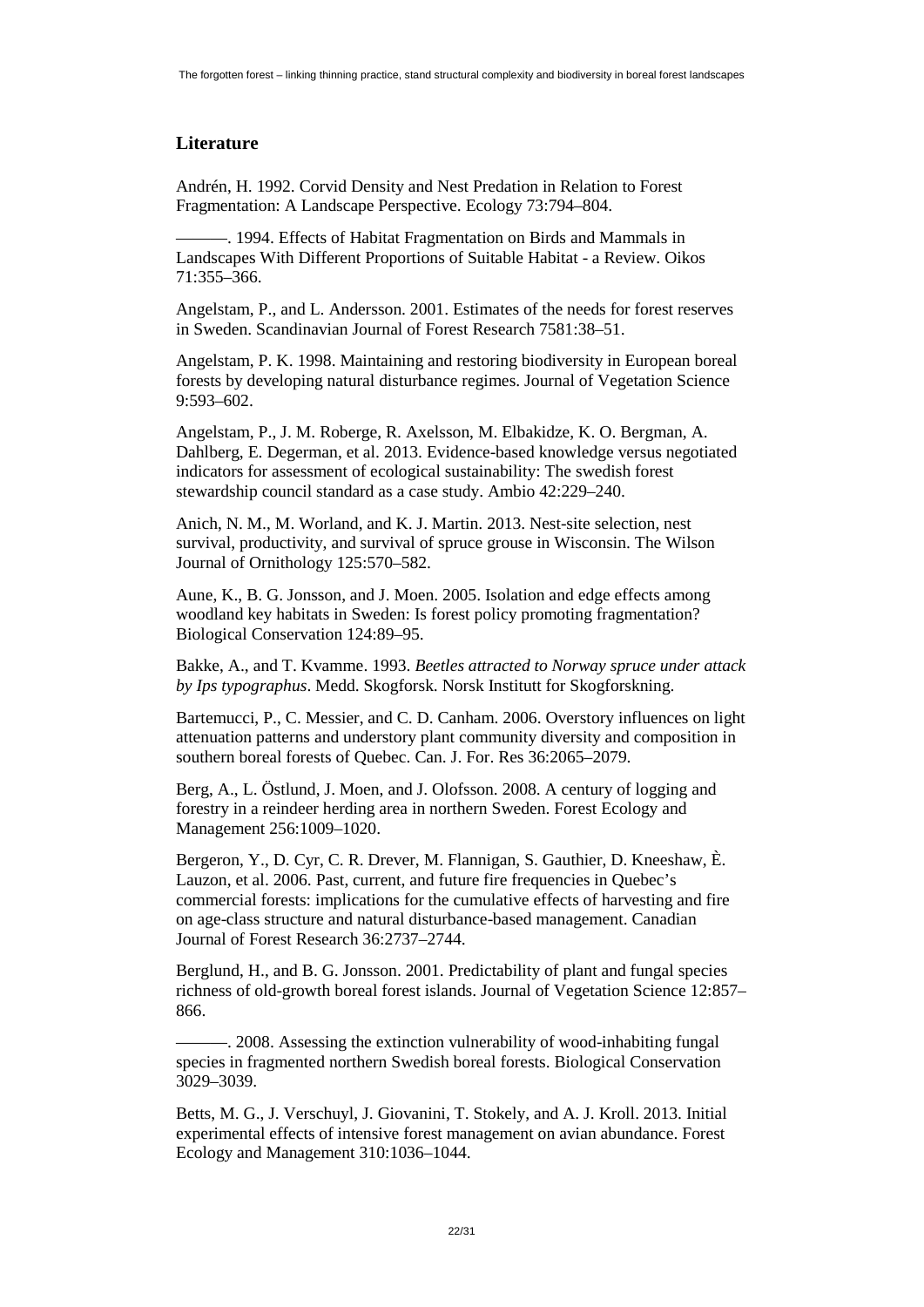Blancher, P., and J. Wells. 2005. The Boreal Forest Region: North America's Bird Nursery. American Birds 30–39.

Boyce, M. S., C. J. Johnson, E. H. Merrill, S. E. Nielsen, E. J. Solberg, and B. van Moorter. 2016. Can habitat selection predict abundance? Journal of Animal Ecology 85:11–20.

Brumelis, G., B. G. Jonsson, J. Kouki, T. Kuuluvainen, and E. Shorohova. 2011. Forest naturalness in Northern Europe: Perspectives on processes, structures and species diversity. Silva Fennica 45:807–821.

Buetler, R., P. Angelstam, P. Ekelund, and R. Schlaepfer. 2004. Dead wood threshold values for the three-toed woodpecker presence in boreal and sub-Alpine forest. Biological Conservation 119:305–318.

Burton, P. J., Y. Bergeron, B. E. C. Bogdanski, G. P. Juday, T. Kuuluvainen, B. J. McAfee, A. Ogden, et al. 2010. Sustainability of boreal forests and forestry in a changing environment. Forests and society: responding to global drivers of change 247–282.

Chalfoun, A. D., and T. E. Martin. 2009. Habitat structure mediates predation risk for sedentary prey: Experimental tests of alternative hypotheses. Journal of Animal Ecology 78:497–503.

Clark, M. L., D. B. Clark, and D. A. Roberts. 2004. Small-footprint lidar estimation of sub-canopy elevation and tree height in a tropical rain forest landscape. Remote Sensing of Environment 91:68–89.

Clark, M. L., D. A. Roberts, J. J. Ewel, and D. B. Clark. 2011. Estimation of tropical rain forest aboveground biomass with small-footprint lidar and hyperspectral sensors. Remote Sensing of Environment 115:2931–2942.

Courchamp, F., T. Clutton-Brock, and B. Grenfell. 1999. Inverse density dependence and the Allee effect. Trends in Ecology and Evolution 14:405–410.

Crist, T. O., and J. A. Veech. 2006. Additive partitioning of rarefaction curves and species–area relationships: unifying  $\alpha$ -,  $\beta$ - and  $\gamma$ -diversity with sample size and habitat area. Ecology Letters.

Davies, A. B., and G. P. Asner. 2014. Advances in animal ecology from 3D-LiDAR ecosystem mapping. Trends in Ecology and Evolution 29:681–691.

Doherty, P. F., and T. C. Grubb. 2002. Survivorship of permanent resident birds in a fragmented forested landscape. Ecology 83:844–857.

Drake, J. B., R. O. Dubayah, D. B. Clark, R. G. Knox, J. B. Blair, M. A. Hofton, R. L. Chazdon, et al. 2002. Estimation of tropical forest structural characteristics, using large-footprint lidar. Remote Sensing of Environment 79:305–319.

Eggers, S., M. Griesser, T. Andersson, and J. Ekman. 2005. Nest predation and habitat change interact to influence Siberian jay numbers. Oikos 111:150–158.

Eggers, S., M. Griesser, M. Nystrand, and J. Ekman. 2006. Predation risk induces changes in nest-site selection and clutch size in the Siberian jay. Proceedings. Biological sciences / The Royal Society 273:701–6.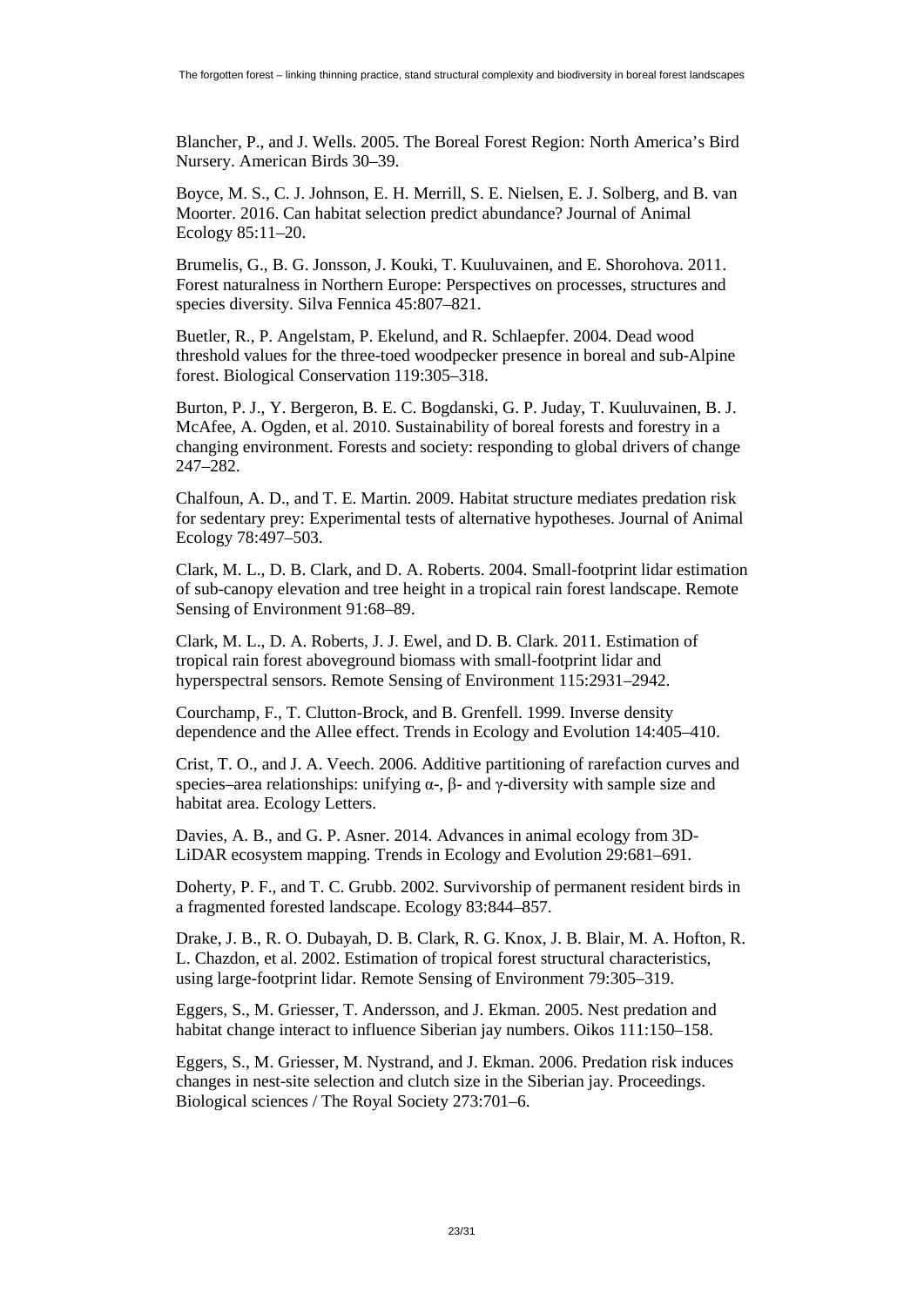Eggers, S., and M. Low. 2014. Differential demographic responses of sympatric Parids to vegetation management in boreal forest. Forest Ecology and Management 319:169–175.

Ekman, J., G. Cederholm, and C. Askenmo. 1981. Spacing and Survival in Winter Groups of Willow Tit Parus montanus and Crested Tit P. cristatus - A Removal Study. Journal of Animal Ecology 50:1–9.

Ekman, J., B. Sklepkovych, and H. Tegelstrom. 1994. Offspring retention in the Siberian jay (Perisoreus infaustus): the prolonged brood care hypothesis. Behavioral Ecology 5:245–253.

Elton, C. 1927. Animal Ecology. Animal Ecology 207.

Ericsson, T. S., H. Berglund, and L. Östlund. 2005. History and forest biodiversity of woodland key habitats in south boreal Sweden. Biological Conservation 122:289–303.

Esseen, P.-A., K. Sjöberg, B. Ehnström, L. Ericson, and K. Sjöberg. 1997. Boreal Forests. Ecological Bulletins 46:16–47.

Fahrig, L. 2003. Effects of Habitat Fragmentation on Biodiversity. Annual Review of Ecology, Evolution, and Systematics 34:487–515.

———. 2013. Rethinking patch size and isolation effects: The habitat amount hypothesis. Journal of Biogeography 40:1649–1663.

Fieber, K. D., I. J. Davenport, M. A. Tanase, J. M. Ferryman, R. J. Gurney, V. M. Becerra, J. P. Walker, et al. 2015. Validation of Canopy Height Profile methodology for small-footprint full-waveform airborne LiDAR data in a discontinuous canopy environment. ISPRS Journal of Photogrammetry and Remote Sensing 104:144–157.

Froidevaux, J. S. P., F. Zellweger, K. Bollmann, G. Jones, and M. K. Obrist. 2016. From field surveys to LiDAR: Shining a light on how bats respond to forest structure. Remote Sensing of Environment 175:242–250.

Garabedian, J. E., C. E. Moorman, M. Nils Peterson, and J. C. Kilgo. 2017. Use of LiDAR to define habitat thresholds for forest bird conservation. Forest Ecology and Management 399:24–36.

Gauslaa, Y., and K. A. Solhaug. 1996. Differences in the Susceptibility to Light Stress Between Epiphytic Lichens of Ancient and Young Boreal Forest Stands. Functional Ecology 10:344–354.

Gauthier, S., P. Bernier, T. Kuuluvainen, A. Z. Shvidenko, and D. G. Schepaschenko. 2015. Boreal forest health and global change. Science 349:819– 822.

Gjerde, I., and M. Saetersdal. 1997. Effects on avian diversity of introducing spruce Picea spp. plantations in the natine pine Pinus sylvestris forests of western Norway. Biological Conservation 79:241–250.

Griesser, M., and S. Lagerberg. 2012. Long-term effects of forest management on territory occupancy and breeding success of an open-nesting boreal bird species, the Siberian jay. Forest Ecology and Management 271:58–64.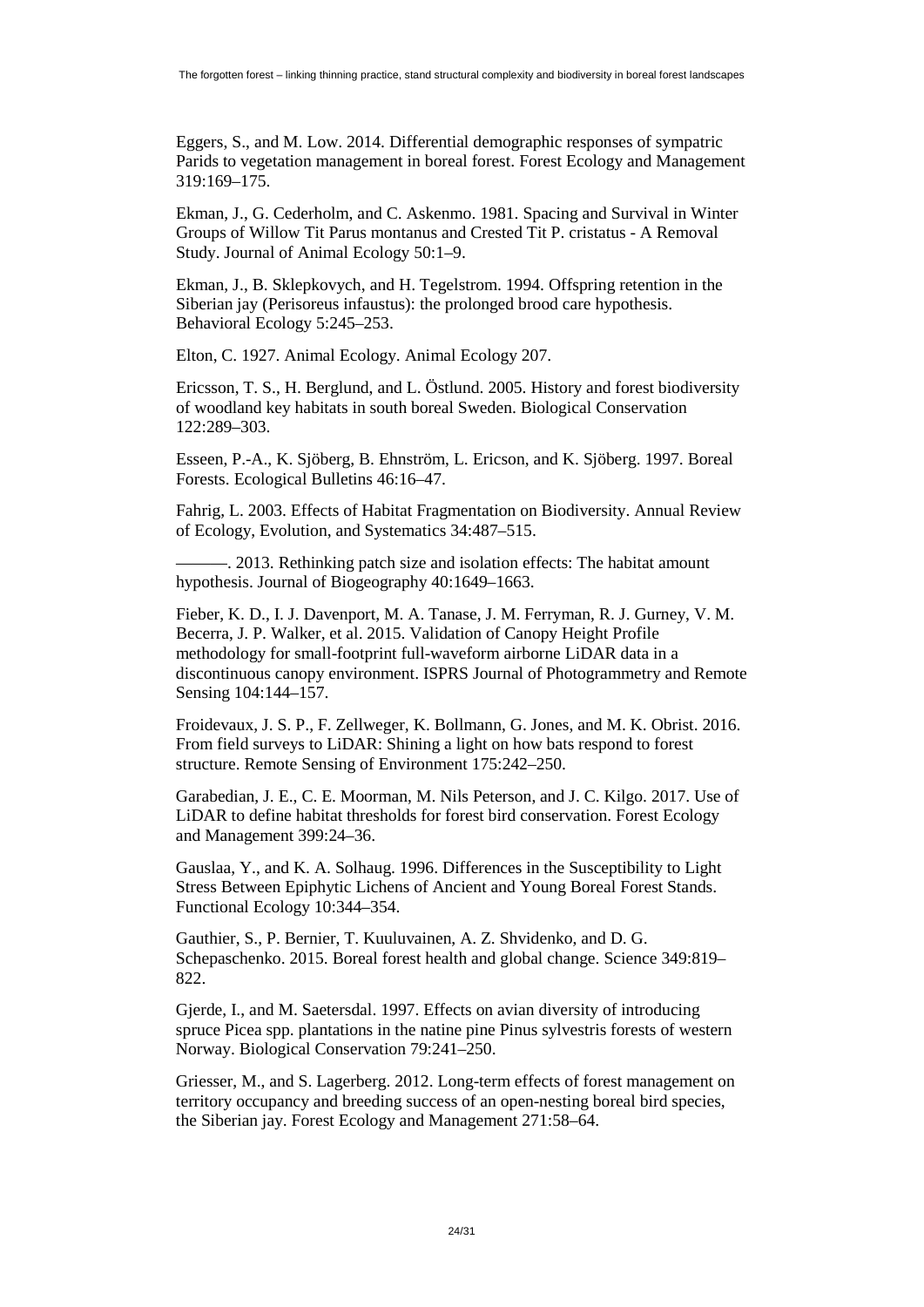Griesser, M., M. Nystrand, S. Eggers, and J. Ekman. 2007. Impact of forestry practices on fitness correlates and population productivity in an open-nesting bird species. Conservation Biology 21:767–774.

Groffman, P. M., J. S. Baron, T. Blett, A. J. Gold, I. Goodman, L. H. Gunderson, B. M. Levinson, et al. 2006. Ecological thresholds: The key to successful environmental management or an important concept with no practical application? Ecosystems.

Groisman, P. Y., and G. Gutman. 2013. Regional environmental changes in Siberia and their global consequences. Springer.

Gustafsson, L., J. Kouki, and A. Sverdrup-Thygeson. 2010. Tree retention as a conservation measure in clear-cut forests of northern Europe: A review of ecological consequences. Scandinavian Journal of Forest Research 25:295–308.

Haapanen, A. 1966. Bird fauna of the Finnish forests in relation to forest succession. II. Annales Zoologici Fennici 3:153–196.

Haddad, N. M., L. A. Brudvig, J. Clobert, K. F. Davies, A. Gonzalez, R. D. Holt, T. E. Lovejoy, et al. 2015. Habitat fragmentation and its lasting impact on Earth's ecosystems. Science Advances 1:1–9.

Hamilton, H. 1982. Praktisk Skogshandbok. (Sveriges Skogsvårdsförbund. Föreningen Skogen., ed.). Stockholm.

Hanski, I. K. 1998. Home ranges and habitat use in the declining flying squirrel Pteromys volans in managed forests. Wildlife Biology 4:33–46.

Hedwall, P.-O., J. Brunet, A. Nordin, and J. Bergh. 2013. Changes in the abundance of keystone forest floor species in response to changes of forest structure. Journal of Vegetation Science 24:296–306.

Holloway, G. L., and J. R. Malcolm. 2007. Northern and southern flying squirrel use of space within home ranges in central Ontario. Forest Ecology and Management 242:747–755.

Holm, S.-O. 2015. A Management Strategy for Multiple Ecosystem Services in Boreal Forests. Journal of Sustainable Forestry 34:358–379.

Hottola, J., and J. Siitonen. 2008. Significance of woodland key habitats for polypore diversity and red-listed species in boreal forests. Biodiversity and Conservation 17:2559–2577.

Jansson, G., and H. Andrén. 2003. Habitat Composition and Bird Diversity in Managed Boreal Forests. Scandinavian Journal of Forest Research 18:225–236.

Joelsson, K., J. Hjältén, T. Work, H. Gibb, J. M. Roberge, and T. Löfroth. 2017. Uneven-aged silviculture can reduce negative effects of forest management on beetles. Forest Ecology and Management 391:436–445.

Johansson, T. 1987. Irradiance in thinned Norway spruce (Picea abies) stands and the possibilities to prevent suckers of broadleaved trees. Forest Ecology and Management 20:307–319.

Jump, A. S., C. Mátyás, and J. Peñuelas. 2009. The altitude-for-latitude disparity in the range retractions of woody species. Trends in Ecology and Evolution.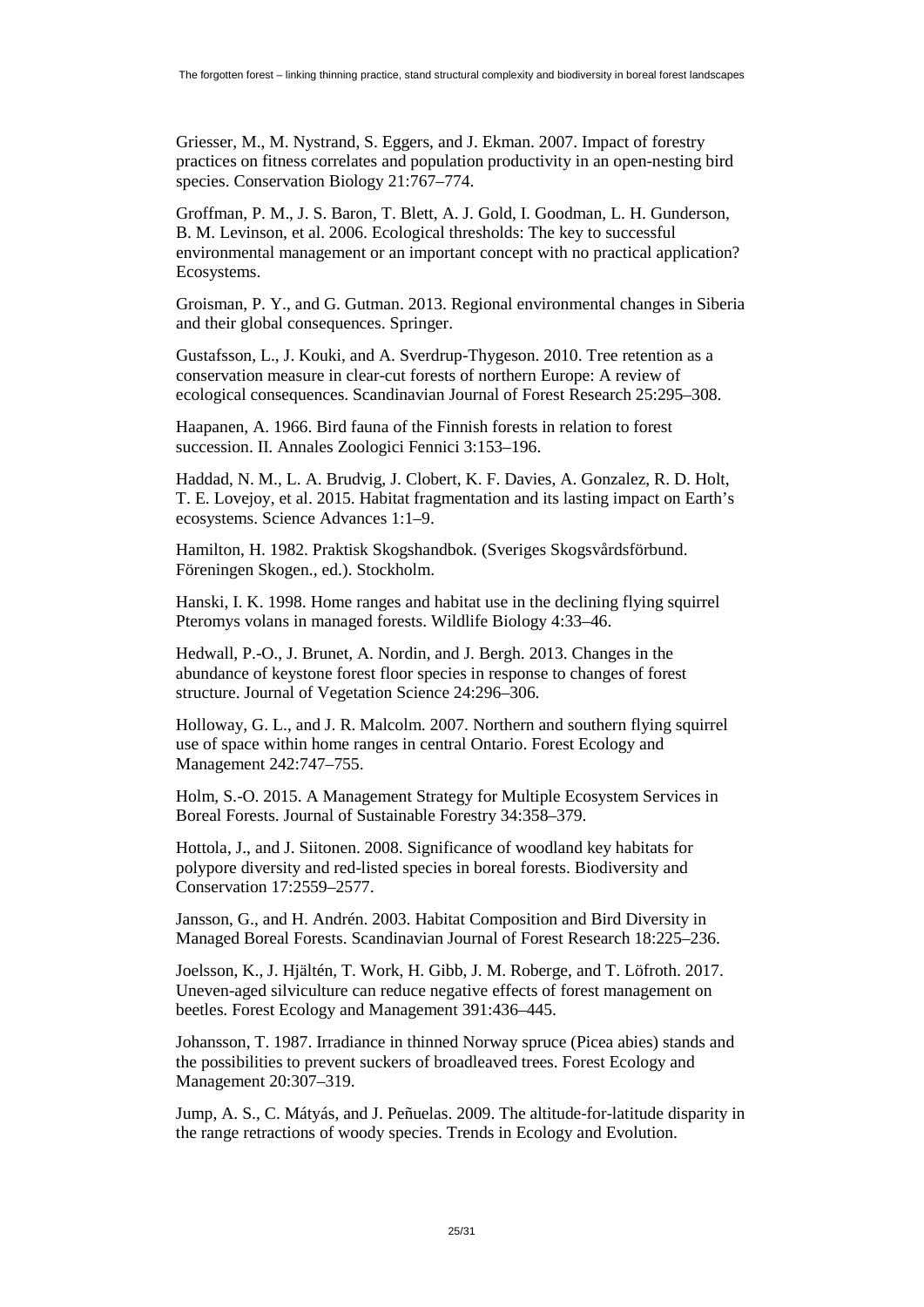Kålås, J., A. Viken, and T. Bakken. 2006. Norwegian Red List. Norwegian Biodiversity Information Centre, Trondheim.

Kasischke, E. S. 2000. Boreal ecosystems in the global carbon cycle. Pages 19–30 *in*Fire, Climate Change, and Carbon Cycling in the Boreal Forest.

Koehl, M., and E. Rametsteiner. 2007. State of Europe's Forests 2007: The MCPFE Report on Sustainable Forest Management in Europe.

Komonen, A. 2003. Hotspots of Insect Diversity in Boreal Forests. Conservation Biology.

Kuuluvainen, T. 2002. Natural variability of forests as a reference for restoring and managing biological diversity in boreal Fennoscandia. Pages 97–125 *in*Silva Fennica (Vol. 36).

Lande, R. 1987. Extinction Thresholds in Demographic Models of Territorial Populations. The American Naturalist 130:624–635.

Lefsky, M. A., W. B. Cohen, G. G. Parker, and D. J. D. Harding. 2002. Lidar Remote Sensing for Ecosystem Studies. BioScience 52:19–30.

Lesak, A. A., V. C. Radeloff, T. J. Hawbaker, A. M. Pidgeon, T. Gobakken, and K. Contrucci. 2011. Modeling forest songbird species richness using LiDAR-derived measures of forest structure. Remote Sensing of Environment 115:2823–2835.

Li, P., and T. E. Martin. 1991. Nest-site selection and nesting success of cavitynesting birds in high elevation forest drainages. The Auk 108:405–418.

Lim, K., P. Treitz, M. Wulder, B. St-Onge, and M. Flood. 2003. LiDAR remote sensing of forest structure. Progress in Physical Geography 27:88–106.

Lindberg, E., K. Olofsson, J. Holmgren, and H. Olsson. 2012. Estimation of 3D vegetation structure from waveform and discrete return airborne laser scanning data. Remote Sensing of Environment 118:151–161.

Lindberg, E., J.-M. J.-M. Roberge, T. Johansson, and J. Hjältén. 2015. Can Airborne Laser Scanning (ALS) and forest estimates derived from satellite images be used to predict abundance and species richness of birds and beetles in boreal forest? Remote Sensing 7:4233–4252.

Linder, P., B. Elfving, and O. Zackrisson. 1997. Stand structure and successional trends in virgin boreal forest reserves in Sweden. Forest Ecology and Management 98:17–33.

Lindgren, P. M. F., D. B. Ransome, D. S. Sullivan, and T. P. Sullivan. 2006. Plant community attributes 12 to 14 years following precommercial thinning in a young lodgepole pine forest. Canadian Journal of Forest Research 36:48–61.

Liu, C., H. Ilvesniemi, and C. J. Westman. 2000. Biomass of Arboreal Lichens and its Vertical Distribution in a Boreal Coniferous Forest in Central Finland. The Lichenologist 32:495–504.

MacArthur, R. H., J. W. MacArthur, and MacArthur. 1961. On Bird Species Diversity. Ecology 42:594–598.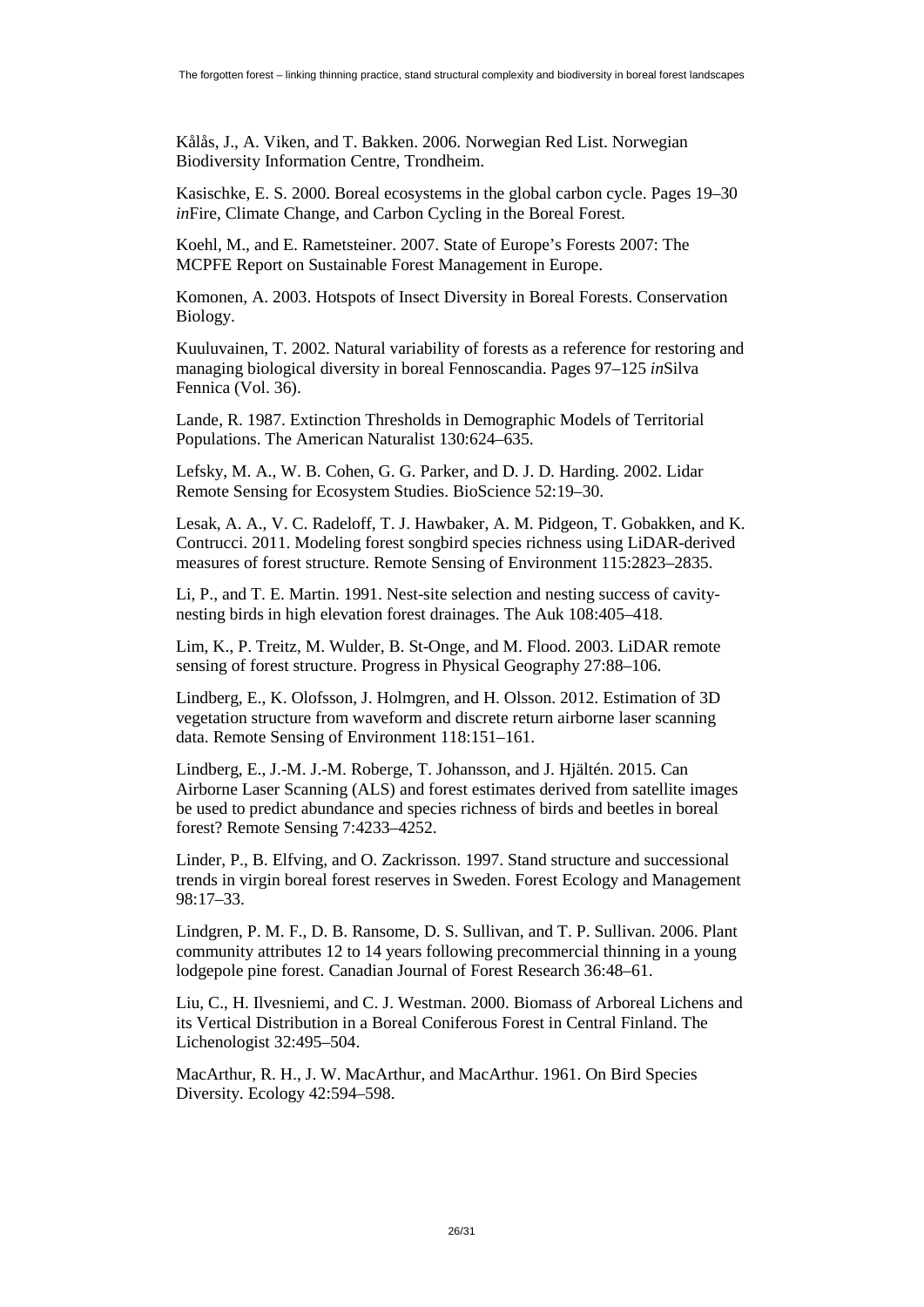Månsson, J. 2009. Environmental variation and moose (Alces alces) density as determinants of spatio-temporal heterogeneity in browsing. Ecography 32:601– 612.

Martikainen, P., L. Kaila, and Y. Haila. 2008. Threatened Beetles in White-Backed Woodpecker Habitats. Conservation Biology 12:293–301.

Martin, K., K. E. H. Aitken, and K. L. Wiebe. 2004. Nest Sites and Nest Webs for Cavity-Nesting Communities in Interior British Columbia, Canada: Nest Characteristics and Niche Partitioning. The Condor 106:5.

Martinuzzi, S., L. A. Vierling, W. A. Gould, M. J. Falkowski, J. S. Evans, A. T. Hudak, and K. T. Vierling. 2009. Mapping snags and understory shrubs for a LiDAR-based assessment of wildlife habitat suitability. Remote Sensing of Environment 113:2533–2546.

Matthysen, E. 2002. Boundary effects on dispersal between habitat patches by forest birds (Parus major, P. caeruleus). Landscape Ecology 17:509–515.

McCallum, H., and A. Dobson. 1995. Detecting disease and parasite threats to endangered species and ecosystems. Trends in Ecology & Evolution 10:190–194.

———. 2002. Disease, habitat fragmentation and conservation. Proceedings. Biological sciences 269:2041–9.

McCullough, D. G., R. A. Werner, and D. Neumann. 1998. Fire and Insects in Northern and Boreal Forest Ecosystems of North America. Annual Review of Entomology 43:107–127.

Messier, C., S. Parent, Y. Bergeron, and Opulus. 1998. Effects of Overstory and Understory Vegetation on the Understory Light Environment in Mixed Boreal Forests. Journal of Vegetation Science 9:511.

Mikusiński, G., M. Gromadzki, and P. Chylarecki. 2001. Woodpeckers as indicators of forest bird diversity. Conservation Biology 15:208–217.

Monnet, J. M. 2012. *Airborne Laser Scanning for Forest Applications State - of the - Art*. UR EMGR, Irstea.

Müller, J., J. Stadler, and R. Brandl. 2010. Composition versus physiognomy of vegetation as predictors of bird assemblages: The role of lidar. Remote Sensing of Environment 114:490–495.

Murray, D. L., S. Boutin, M. O'Donoghue, and V. O. Nams. 1995. Hunting behaviour of a sympatric felid and canid in relation to vegetative cover. Animal Behaviour 50:1203–1210.

Neuvonen, S., and P. Niemelä. 1981. Species richness of Macrolepidoptera on Finnish deciduous trees and shrubs. Oecologia 51:364–370.

Newton, I. 1994. The role of nest sites in limiting the numbers of hole-nesting birds: A review. Biological Conservation 70:265–276.

Niemelä, J., Y. Haila, E. Halme, T. Pajunen, and P. Punttila. 1992. Small-scale heterogeneity in the spatial distribution of carabid beetles in the southern Finnish taiga. J. Biogeogr. 19:173–181.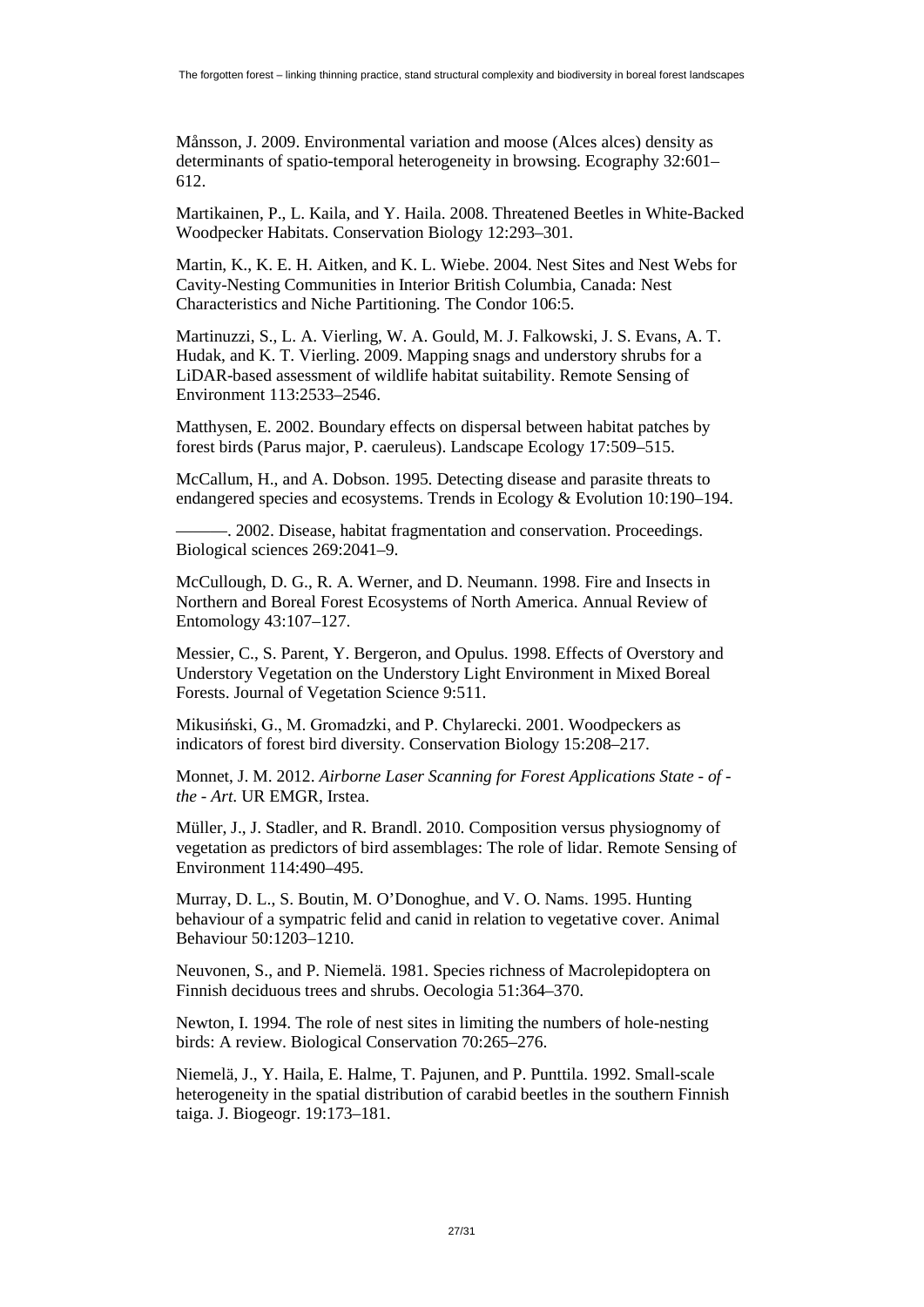Niemelä, J., M. Koivula, and D. J. Kotze. 2007. The effects of forestry on carabid beetles (Coleoptera: Carabidae) in boreal forests. Journal of Insect Conservation 11:5–18.

Nilsson, M.-C. C., and D. A. Wardle. 2014. Understory vgetation as a forest ecosystem driver: Evidence from the Northern Swedish Boreal Forest. Frontiers in Ecology and the Environment 3:421–428.

Nilsson, S. G., J. Hedin, and M. Niklasson. 2001. Biodiversity and its Assessment in Boreal and Nemoral Forests. Scandinavian Journal of Forest Research 16:10–26.

Nystrand, M. 2006. Influence of age, kinship, and large-scale habitat quality on local foraging choices of Siberian jays. Behavioral Ecology 17:503–509.

Nystrand, M., M. Griesser, S. Eggers, and J. Ekman. 2010. Habitat-specific demography and source-sink dynamics in a population of Siberian jays. Journal of Animal Ecology 79:266–274.

Östlund, L., O. Zackrisson, and L. Axelsson. 1997. The history and transformation of a Scandinavian boreal forest landscape since the 19th century. Canadian Journal of Forest Research 27:1198–1206.

Pan, Y., R. A. Birdsey, J. Fang, R. Houghton, P. E. Kauppi, W. A. Kurz, O. L. Phillips, et al. 2011. A large and persistent carbon sink in the world's forests. Science (New York, N.Y.) 333:988–93.

Patriquin, K. J., and R. M. R. Barclay. 2003. Foraging by bats in cleared, thinned and unharvested boreal forest. Journal of Applied Ecology 40:646–657.

Pettersson, R. B., J. P. Ball, K.-E. E. Renhorn, P.-A. Esseen, and K. Sjöberg. 1995. Invertebrate communities in boreal forest canopies as influenced by forestry and lichens with implifications for passerine birds. Biological Conservation 74:57–63.

Rassi, P., A. Alanen, S. Hakalisto, I. Hanski, E. Lehikoinen, E. Ohenoja, and T. Kanerva. 2000. Suomen lajien uhanalaisuus 2000. Finnish Ministry of Environment.

Rautio, A. M., T. Josefsson, A. L. Axelsson, and L. Östlund. 2016. People and pines 1555–1910: integrating ecology, history and archaeology to assess long-term resource use in northern Fennoscandia. Landscape Ecology 31:337–349.

Reich, P. B., P. Bakken, D. Carlson, L. E. Frelich, S. K. Friedman, and D. F. Grigal. 2001. Influence of logging, fire, and forest type on biodiversity and productivity in southern boreal forests. Ecology 82:2731–2748.

Roberge, J. M., G. Mikusiński, and S. Svensson. 2008. The white-backed woodpecker: Umbrella species for forest conservation planning? Biodiversity and Conservation 17:2479–2494.

Rolstad, J., E. Rolstad, and O. Saeteren. 2000. Black woodpecker nest sites: Characteristics, selection, and reproductive success. Journal of Wildlife Management 64:1053–1066.

Rosell, F., and B. Hovde. 1998. Pine Marten, Martes martes, as a Eurasian Beaver, Castor fiber, lodge occupant and possible predator. Canadian Field-Naturalist 112:535–536.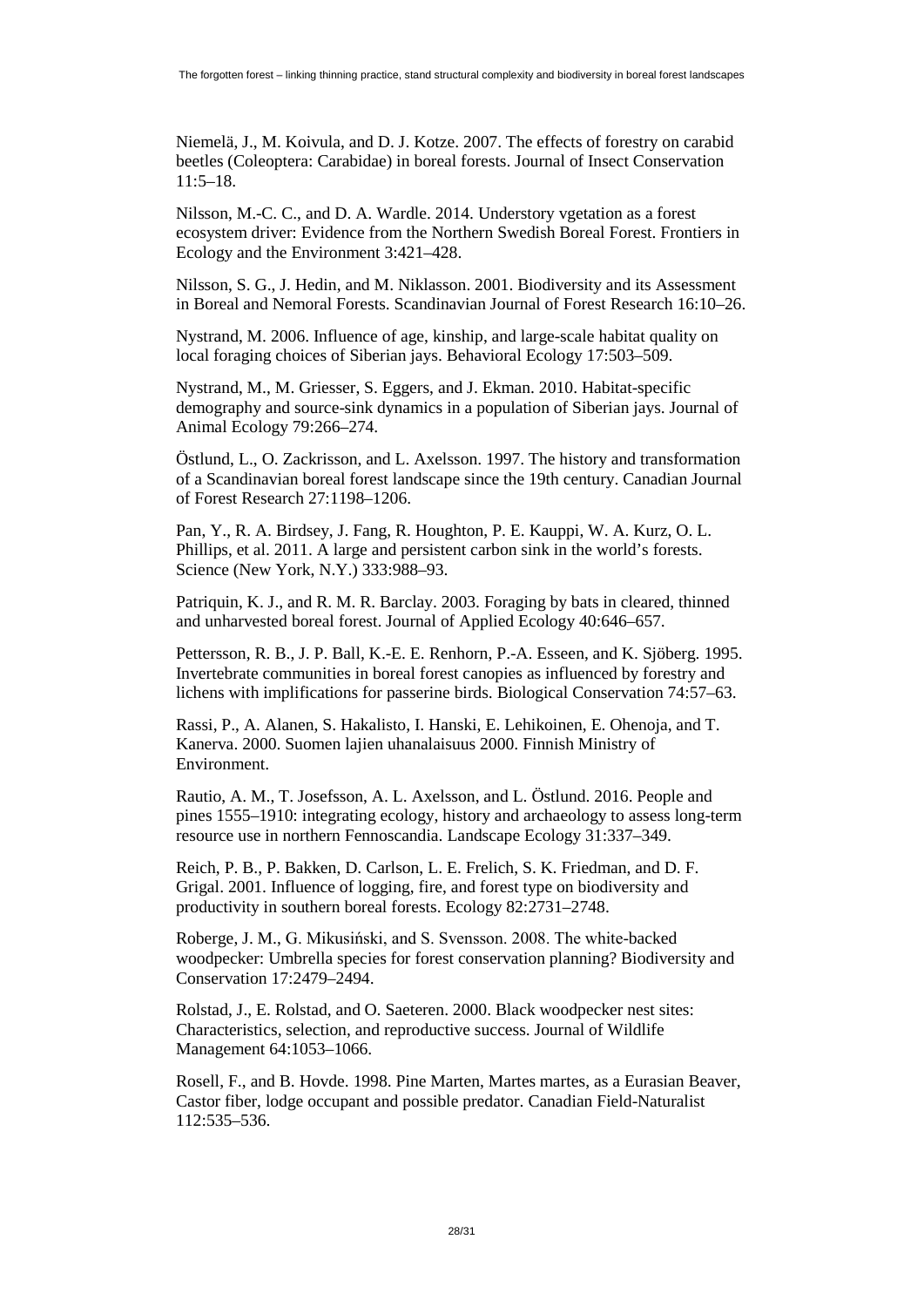Rosenzweig, M. L. 1992. Species Diversity Gradients: We Know More and Less Than We Thought. Journal of Mammology 73:715–730.

Ruckstuhl, K. E., E. A. Johnson, and K. Miyanishi. 2008. Introduction. The boreal forest and global change. Philosophical Transactions of the Royal Society B: Biological Sciences 363:2243–2247.

Sandström, J., U. Bjelke, T. Carlberg, and S. Sundberg. 2015. Tillstånd och trender för arter och deras livsmiljöer – rödlistade arter i Sverige 2015. ArtDatabanken Raporterar 17. ArtDatabanken SLU, Uppsala.

Schepps, J., S. Lohr, and T. E. Martin. 1999. Does Tree Hardness Influence Nest-Tree Selection by Primary Cavity Nesters? The Auk 116:658–665.

Schimmel, J., and A. Granström. 1997. Fuel succession and fire behavior in the Swedish boreal forest. Canadian Journal of Forest Research 27:1207–1216.

Schmidt, B. C., and J. Roland. 2006. Moth Diversity in a Fragmented Habitat: Importance of Functional Groups and Landscape Scale in the Boreal Forest. Annals of the Entomological Society of America 99:1110–1120.

Schmiegelow, F. K. A. F., and M. Mönkkönen. 2002. Habitat loss and fragmentation in dynamic landscape: avian perspectives from the boreal forest. Ecological Applications 12:375–389.

Siitonen, J. 2001. Forest management, coarse woody debris and saproxylic organisms: Fennoscandian boreal forests as an example. Ecological Bulletins 49:11–41.

Simard, J. 2001. *Habitat selection, ecological energetics and the effects of changes in white pine forests on breeding of red crossbills in Alongquin Provincial Park, Ontario*.

Sisask, E., R. Mänd, M. Mägi, and V. Tilgar. 2010. Parental provisioning behaviour in Pied Flycatchers Ficedula hypoleuca is well adjusted to local conditions in a mosaic of deciduous and coniferous habitat. Bird Study 57:447– 457.

Skogsstyrelsen. 2014. Swedish Statistical Yearbook of Forestry. Skogsstyrelsen.

Smith, D. M., B. C. Larson, M. J. Kelty, and P. M. S. Ashton. 1997. The Practice of Silviculture: Applied Forest Ecology. The Practice of Silviculture Applied Forest Ecology.

Snyder, J. D., and R. A. Janke. 1976. Impact of moose browsing on boreal-type forests of Isle Royale National Park. American Midland Naturalist 95:79–92.

Stein, A., K. Gerstner, and H. Kreft. 2014. Environmental heterogeneity as a universal driver of species richness across taxa, biomes and spatial scales. Ecology Letters 17:866–880.

Stenbacka, F., J. Hjältén, J. Hilszczański, and M. Dynesius. 2015. Saproxylic and non-saproxylic beetle assemblages in boreal spruce forests of different age and forestry intensity. 20:2310–2321.

Tahvanainen, T., and E. Forss. 2008. Individual tree models for the crown biomass distribution of Scots pine, Norway spruce and birch in Finland. Forest Ecology and Management 255:455–467.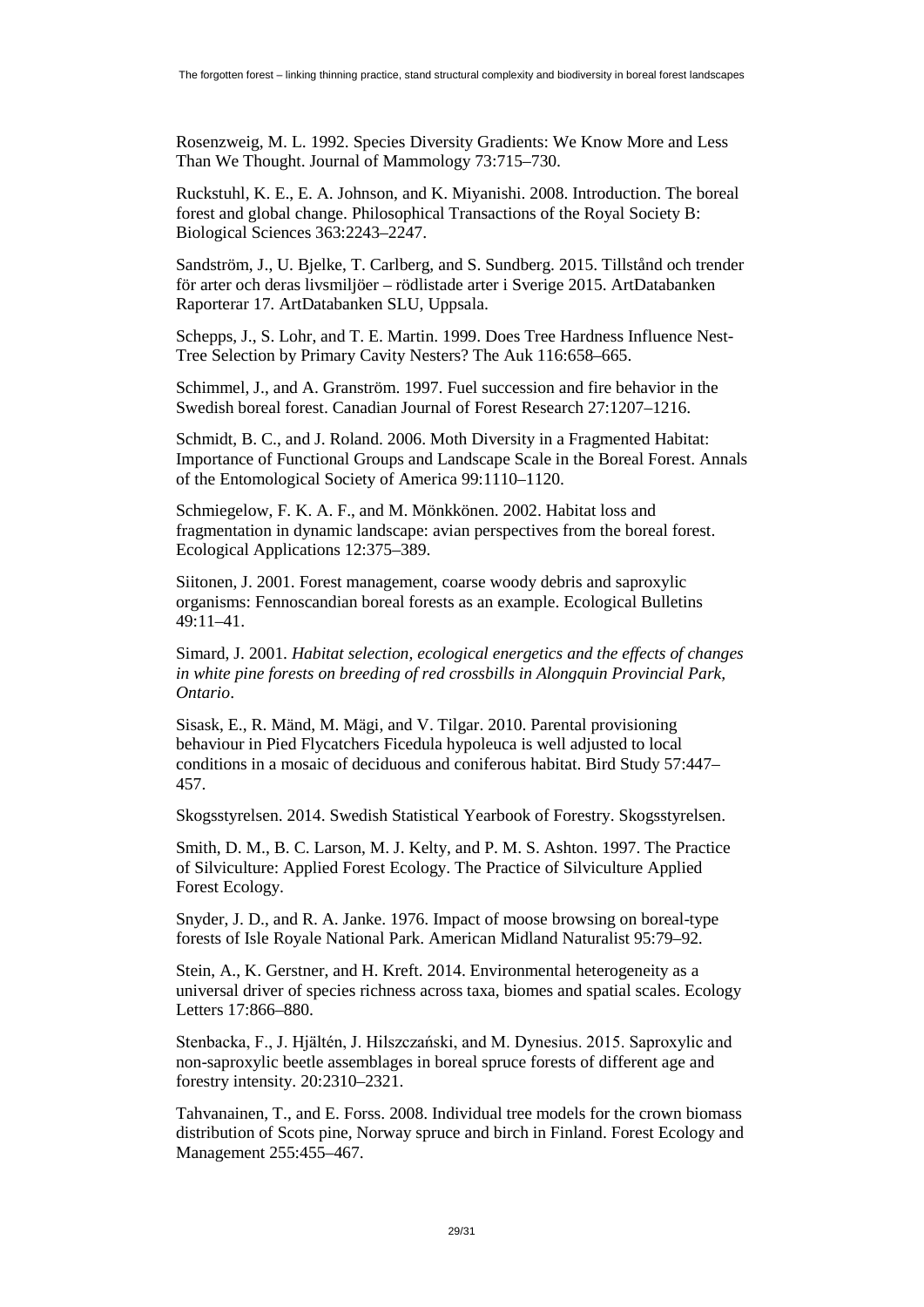Tanabe, S. I., M. J. Toda, and A. V. Vinokurova. 2001. Tree shape, forest structure and diversity of drosophilid community: Comparison between boreal and temperate birch forests. Ecological Research 16:369–385.

Tattoni, C., F. Rizzolli, and P. Pedrini. 2012. Can LiDAR data improve bird habitat suitability models? Ecological Modelling 245:103–110.

Tews, J., U. Brose, V. Grimm, K. Tielbörger, M. C. Wichmann, M. Schwager, and F. Jeltsch. 2004. Animal species diversity driven by habitat heterogeneity/diversity: the importance of keystone structures. Journal of Biogeography 31:79–92.

Thomas, S. C., C. B. Halpern, D. A. Falk, D. A. Liguori, and K. A. Austin. 1999. Plant diversity in managed forests: Understory responses to thinning and fertilization. Ecological Applications 9:864–879.

Thomas, V., R. D. Oliver, K. Lim, and M. Woods. 2008. LiDAR and Weibull modeling of diameter and basal area. Forestry Chronicle 84:866–875.

Thompson, I. D., J. A. Baker, and M. Ter-Mikaelian. 2003. A review of the longterm effects of post-harvest silviculture on vertebrate wildlife, and predictive models, with an emphasis on boreal forests in Ontario, Canada. Forest Ecology and Management 177:441–469.

Thysell, D. R., and A. B. Carey. 2000. *Effects of Forest Management on Understory and Overstory Vegetation: A Retrospective Study*. Pacific Northwest Research Station.

Tilman, D., R. M. May, C. L. Lehman, and M. A. Nowak. 1994. Habitat destruction and the extinction debt. Nature 371:65–66.

United Nations. 1992. Convention on biological diversity. Diversity 30.

———. 2015. Adoption of the Paris Agreement. Conference of the Parties on its twenty-first session 21932:32.

Väisänen, R. A., E. Lammi, and P. Koskimies. 1998. Distribution, numbers and population changes of Finnish breeding birds. Otava, Helsinki, Finland.

Vatka, E., M. Orell, and S. Rytkönen. 2011. Warming climate advances breeding and improves synchrony of food demand and food availability in a boreal passerine. Global Change Biology 17:3002–3009.

Vatka, E., S. Rytkönen, and M. Orell. 2014. Does the temporal mismatch hypothesis match in boreal populations? Oecologia 176:595–605.

Vehviläinen, H., J. Koricheva, and K. Ruohomäki. 2008. Effects of stand tree species composition and diversity on abundance of predatory arthropods. Oikos 117:935–943.

Venier, L. A., and L. Fahrig. 1996. Habitat availability causes the species abundance-distribution relationship. OIKOS 76:564–570.

Verschuyl, J., S. Riffell, D. Miller, and T. B. Wigley. 2011. Biodiversity response to intensive biomass production from forest thinning in North American forests - A meta-analysis. Forest Ecology and Management 261:221–232.